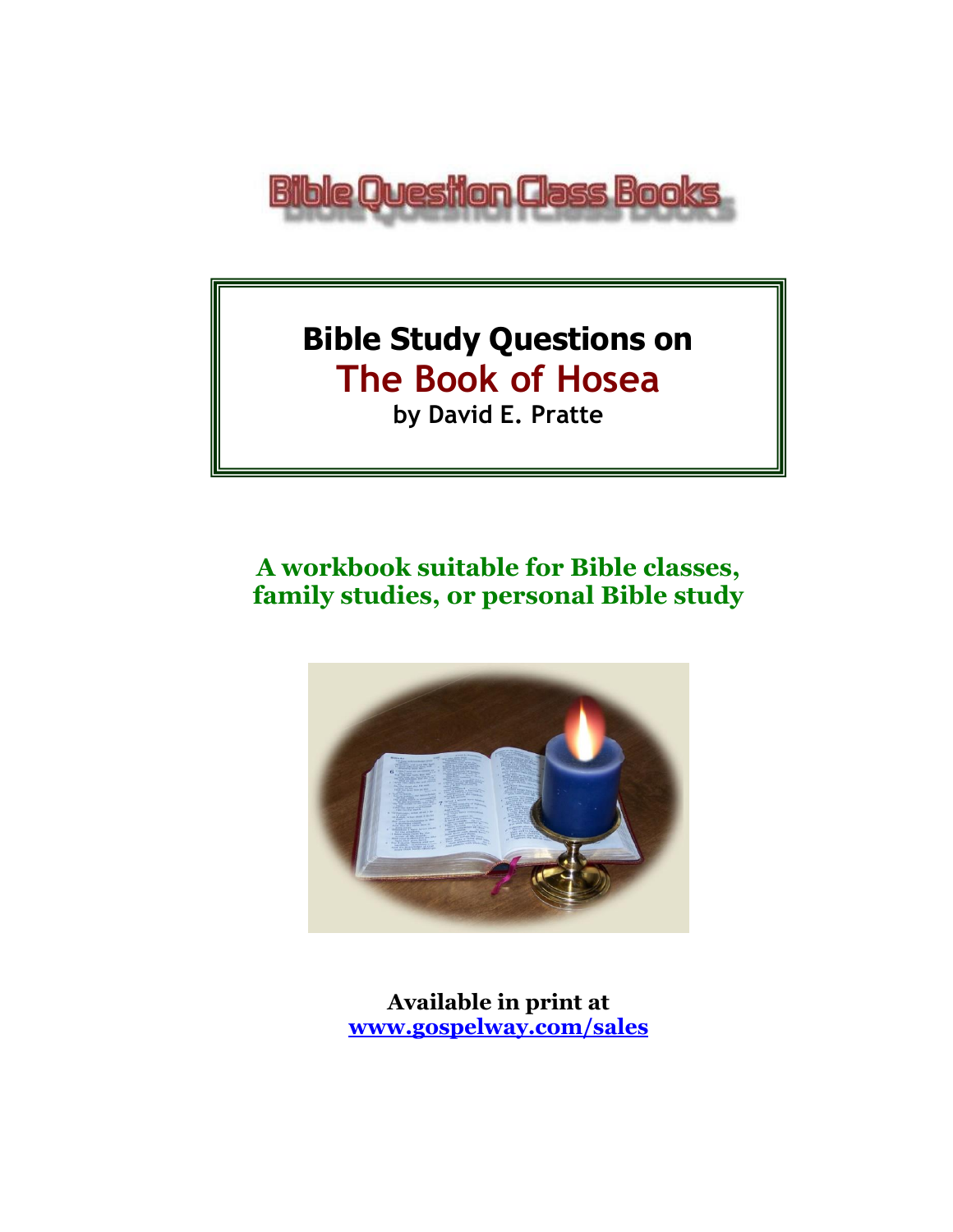#### *Bible Study Questions on the Book of Hosea: A workbook suitable for Bible classes, family studies, or personal Bible study*

© Copyright David E. Pratte, 2017 All rights reserved

ISBN-

**Printed books, booklets, and tracts available at [www.gospelway.com/sales](https://www.gospelway.com/sales) Free Bible study articles online at [www.gospelway.com](http://www.gospelway.com/) Free Bible courses online at [www.biblestudylessons.com](http://www.biblestudylessons.com/) Free class books at [www.biblestudylessons.com/classbooks](http://www.biblestudylessons.com/classbooks) Free commentaries on Bible books at [www.biblestudylessons.com/commentary](https://www.biblestudylessons.com/commentary) Contact the author at [www.gospelway.com/comments](http://www.gospelway.com/comments)**

**Note carefully: No teaching in any of our materials is intended or should ever be construed to justify or to in any way incite or encourage personal vengeance or physical violence against any person.**

### **"He who glories, let him glory in the Lord" – 1 Corinthians 1:31**

### **Front Page Photo**

Scripture quotations are generally from the New King James Version (NKJV), copyright 1982, 1988 by Thomas Nelson, Inc. used by permission. All rights reserved.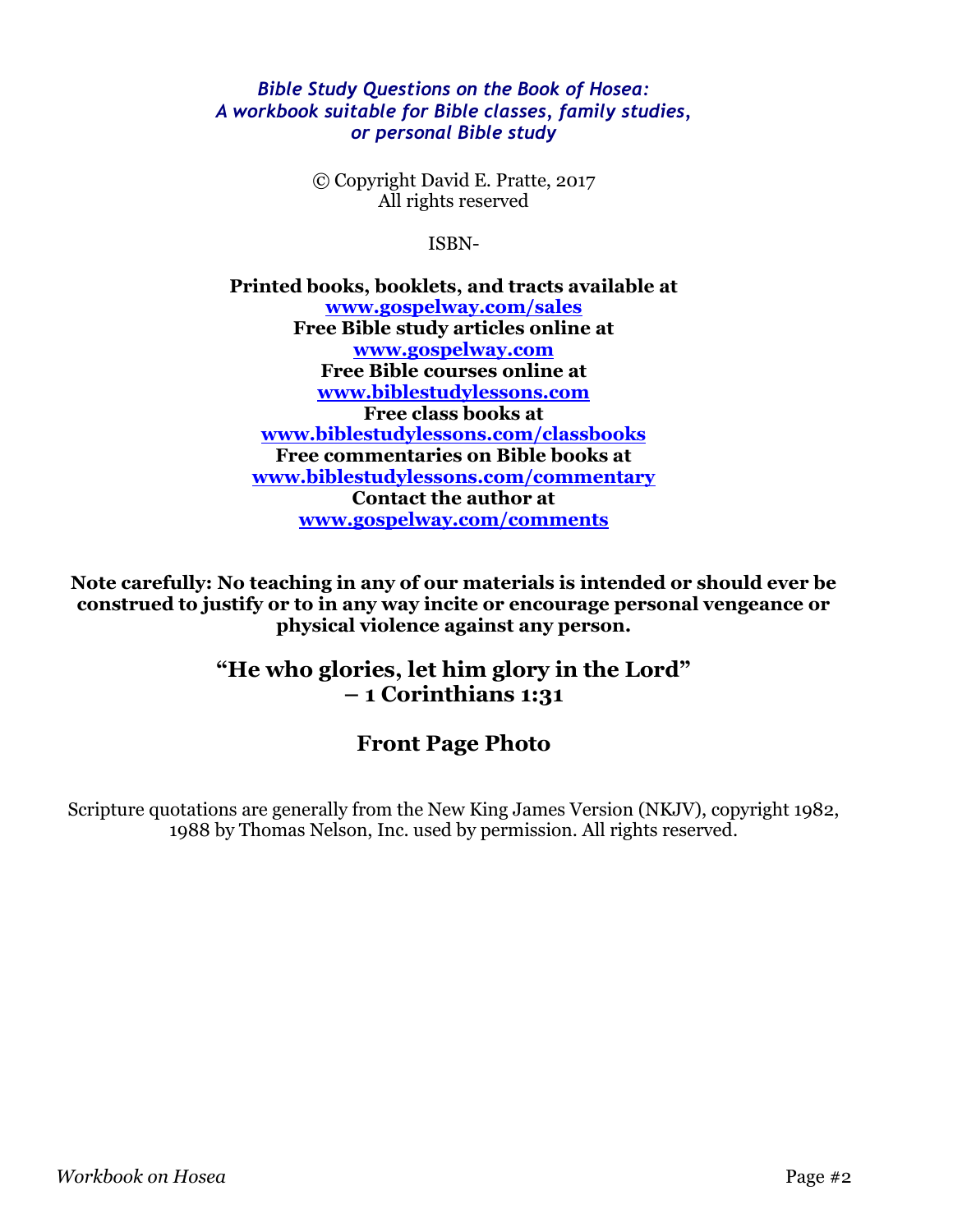### **Other Books by the Author**

#### **Topical Bible Studies**

*Growing a Godly Marriage & Raising Godly Children Why Believe in God, Jesus, and the Bible? (evidences) The God of the Bible (study of the Father, Son, and Holy Spirit) Grace, Faith, and Obedience: The Gospel or Calvinism? Kingdom of Christ: Future Millennium or Present Spiritual Reign? Do Not Sin Against the Child: Abortion, Unborn Life, & the Bible True Words of God: Bible Inspiration and Preservation*

#### **Commentaries on Bible Books**

*Genesis Joshua and Ruth Judges 1 Samuel 2 Samuel Ezra, Nehemiah, and Esther Job Proverbs Gospel of Mark* 

*Gospel of John Acts Romans Ephesians Philippians and Colossians Hebrews James and Jude 1 & 2 Peter*

#### **Bible Question Class Books**

*Genesis Joshua and Ruth Judges 1 Samuel 2 Samuel Ezra, Nehemiah, and Esther Job Proverbs Ecclesiastes Isaiah Gospel of Matthew Gospel of Mark*

*Gospel of Luke Gospel of John Acts Romans 1 Corinthians 2 Corinthians and Galatians Ephesians and Philippians Colossians, 1&2 Thessalonians 1 & 2 Timothy, Titus, Philemon Hebrews General Epistles (James - Jude) Revelation*

#### **Workbooks with Study Notes**

*Jesus Is Lord: Workbook on the Fundamentals of the Gospel of Christ Following Jesus: Workbook on Discipleship God's Eternal Purpose in Christ: Workbook on the Theme of the Bible*

*The Family Reading Booklist*

#### **Visit our website at [www.gospelway.com/sales](https://www.gospelway.com/sales) to see a current list of books in print.**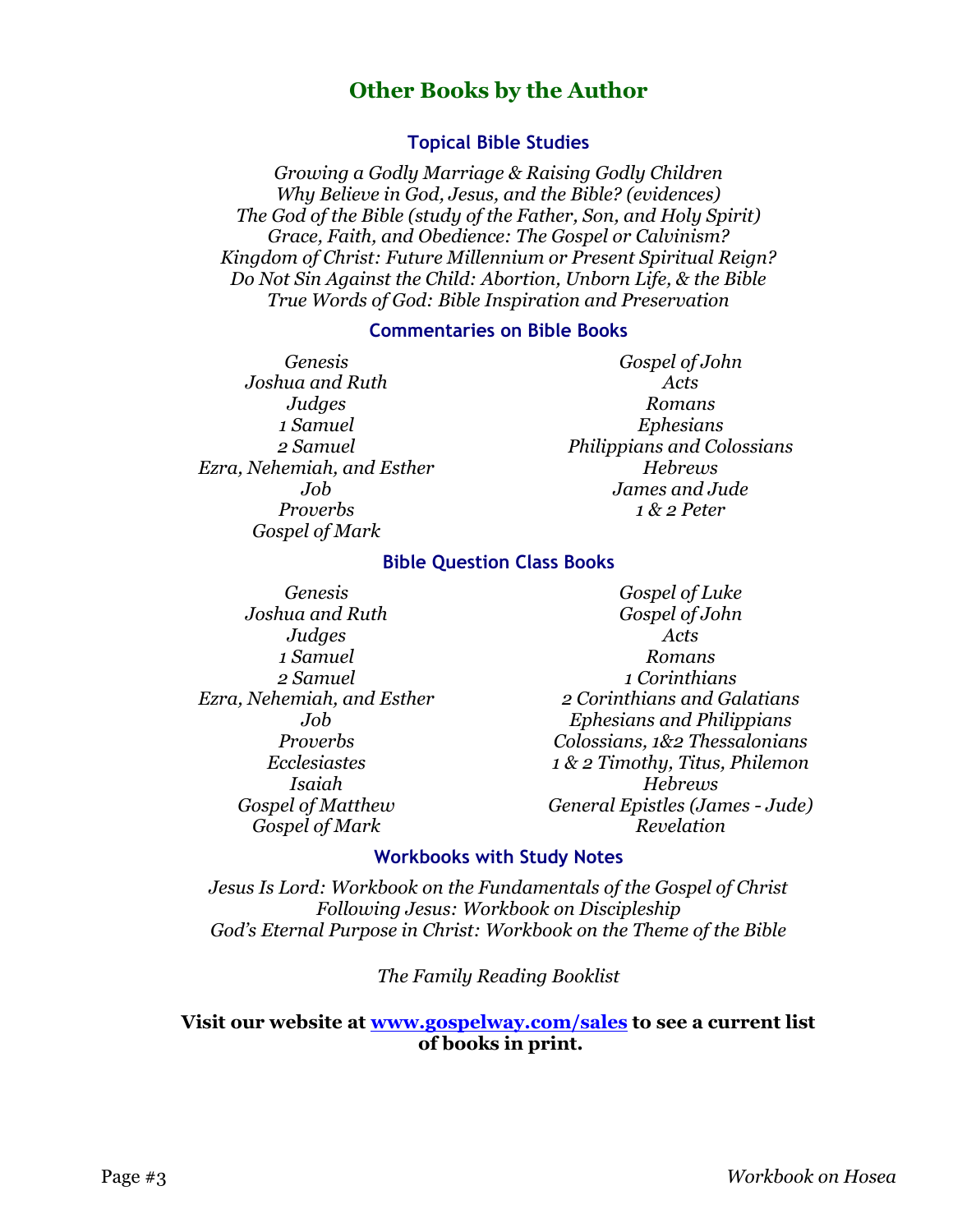### **Bible Study Questions on the Book of Hosea**

Introduction:

This workbook was designed for Bible class study, family study, or personal study. The class book is suitable for teens and up. The questions contain minimal human commentary, but instead urge students to study to understand Scripture.

Enough questions are included for teachers to assign as many questions as they want for each study session. Studies may proceed at whatever speed and depth will best accomplish the needs of the students.

Questions labeled "think" are intended to encourage students to apply what they have learned. When questions refer to a map, students should consult maps in a Bible dictionary or similar reference work or in the back of their Bibles. (Note: My abbreviation "*b/c/v*" means "book, chapter, and verse.")

For class instruction, I urge teachers to assign the questions as homework so students come to class prepared. Then let class time consist of *discussion* that focuses on the Scriptures themselves. Let the teacher use other Scriptures, questions, applications, and comments to promote productive discussion, not just reading the questions to see whether they were answered "correctly." Please, do *not* let the class period consist primarily of the following: "Joe, will you answer number 1?" "Sue, what about number 2?" Etc.

I also urge students to emphasize the *Bible* teaching. Please, do not become bogged down over "What did the author mean by question #5?" My meaning is relatively unimportant. The issue is what the Bible says. Concentrate on the meaning and applications of Scripture. If a question helps promote Bible understanding, stay with it. If it becomes unproductive, move on.

The questions are not intended just to help students understand the Scriptures. They are also designed to help students learn good principles of Bible study. Good Bible study requires defining the meaning of keywords, studying parallel passages, explaining the meaning of the text clearly, making applications, and defending the truth as well as exposing religious error. I have included questions to encourage students to practice all these study principles.

Finally, I encourage plain applications of the principles studied. God's word is written so souls may please God and have eternal life. Please study it with the respect and devotion it deserves!

For whatever good this material achieves, to God be the glory.

#### **Bible study commentary and notes to accompany this and other of our workbooks are available at [www.gospelway.com/sales](https://www.gospelway.com/sales)**

© David E. Pratte, September 15, 2019

**Workbooks, commentaries, and topical studies for sale in print at [www.gospelway.com/sales](https://www.gospelway.com/sales)**

**To join our mailing list to be informed of new books or special sales, contact the author at [www.gospelway.com/comments](http://www.gospelway.com/comments)**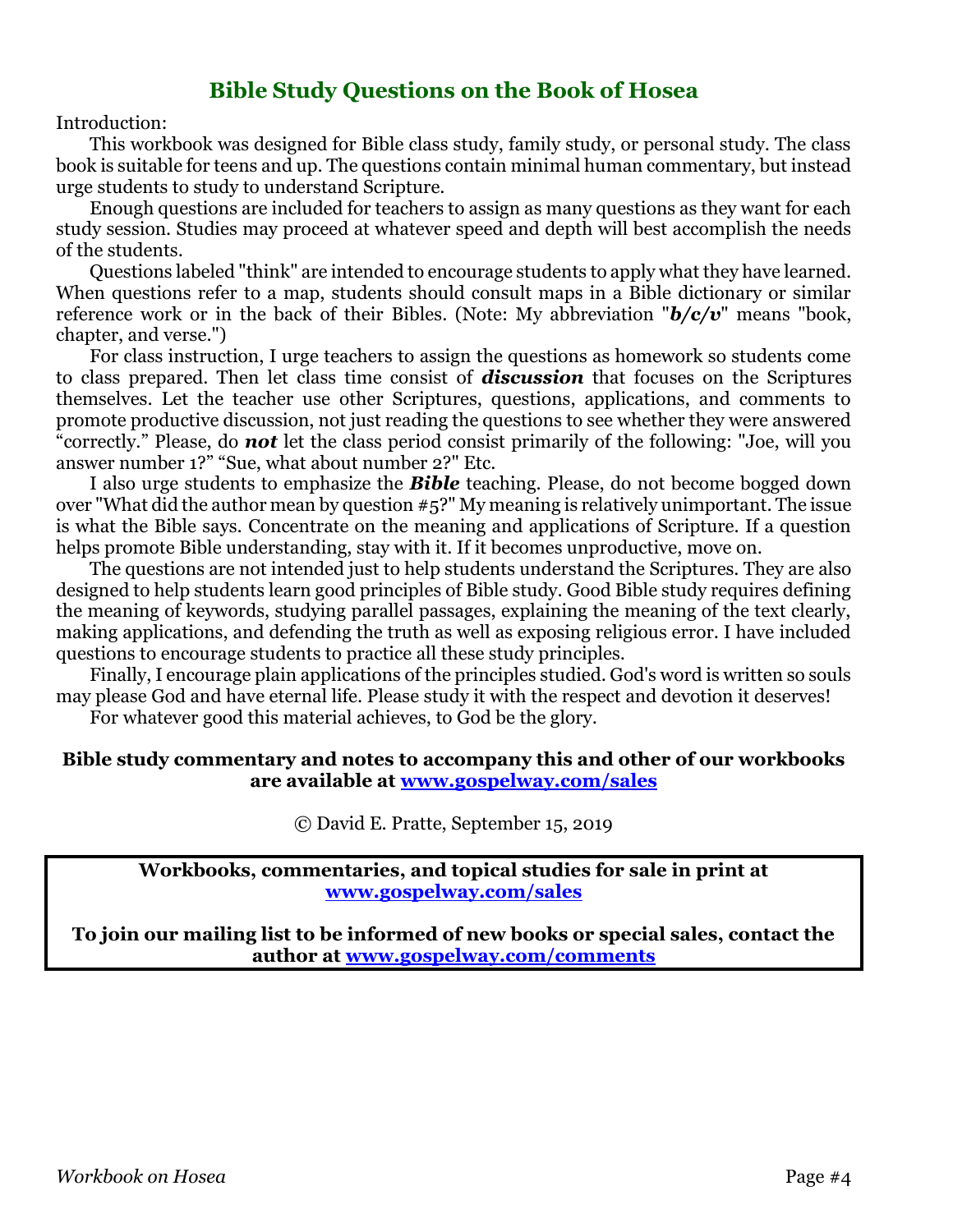Read Hosea 1, then answer the following questions. If you need help, consult a Bible dictionary or similar reference work.

1. Who was the inspired author of the book – 1:1? What is told about his family? (Think: Explain the difference between the "Major Prophets" and the "Minor Prophets.")

2. How did the author claim inspiration? List similar *passages* elsewhere.

3. Where is Hosea mentioned outside his own book? What can we learn from this?

4. Describe the work of a prophet (note Exodus 4:16 compared to Exodus 7:1).

5. When did Hosea prophesy?

6. *Special Assignment:* Describe what you can learn about the Jeroboam mentioned in verse 1 (note that this is Jeroboam son of Joash).

7. Skim the book of Hosea and summarize its theme.

8. What did God command Hosea to do in 1:2?

9. What reason is given for this instruction? Explain the similarity between an adulterous wife and the sins of Israel.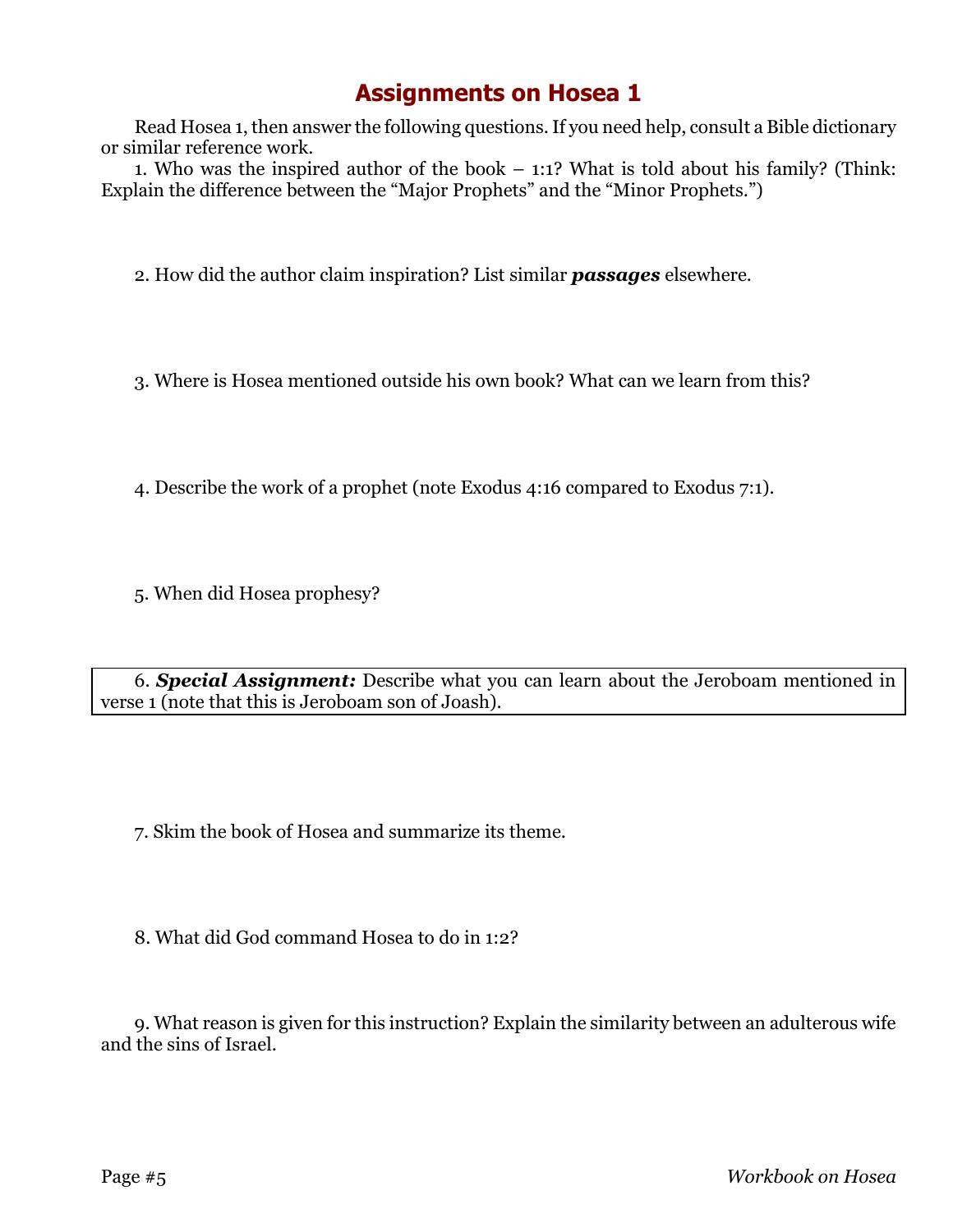10. So whom did Hosea marry – 1:3?

11. What was their first child named, and what reason is given for the name – 1:4,5?

12. What had Jehu done in the valley of Jezreel (see 2 Kings 10:1-14).

13. *Special Assignment:* If God had commanded Jehu to destroy the household of Ahab, why was God punishing the household of Jehu (see 2 Kings 10:29-31).

14. How was Jehu related to the Jeroboam of 1:1 (2 Kings 10:35; 13:10,13)?

15. Who was Gomer's next child, and what was she named – 1:6? (Think: Find the meaning of this name.)

16. *Special Assignment:* What did God say was the significance of this name as regarding the nation of Israel?

17. In contrast, what did God promise to do for Judah – 1:7?

18. *Special Assignment:* Describe how God fulfilled the promise to protect Judah when Israel fell. See 2 Kings 18,19.

19. What was Gomer's next child named – 1:8,9? (Think: What does this name mean?)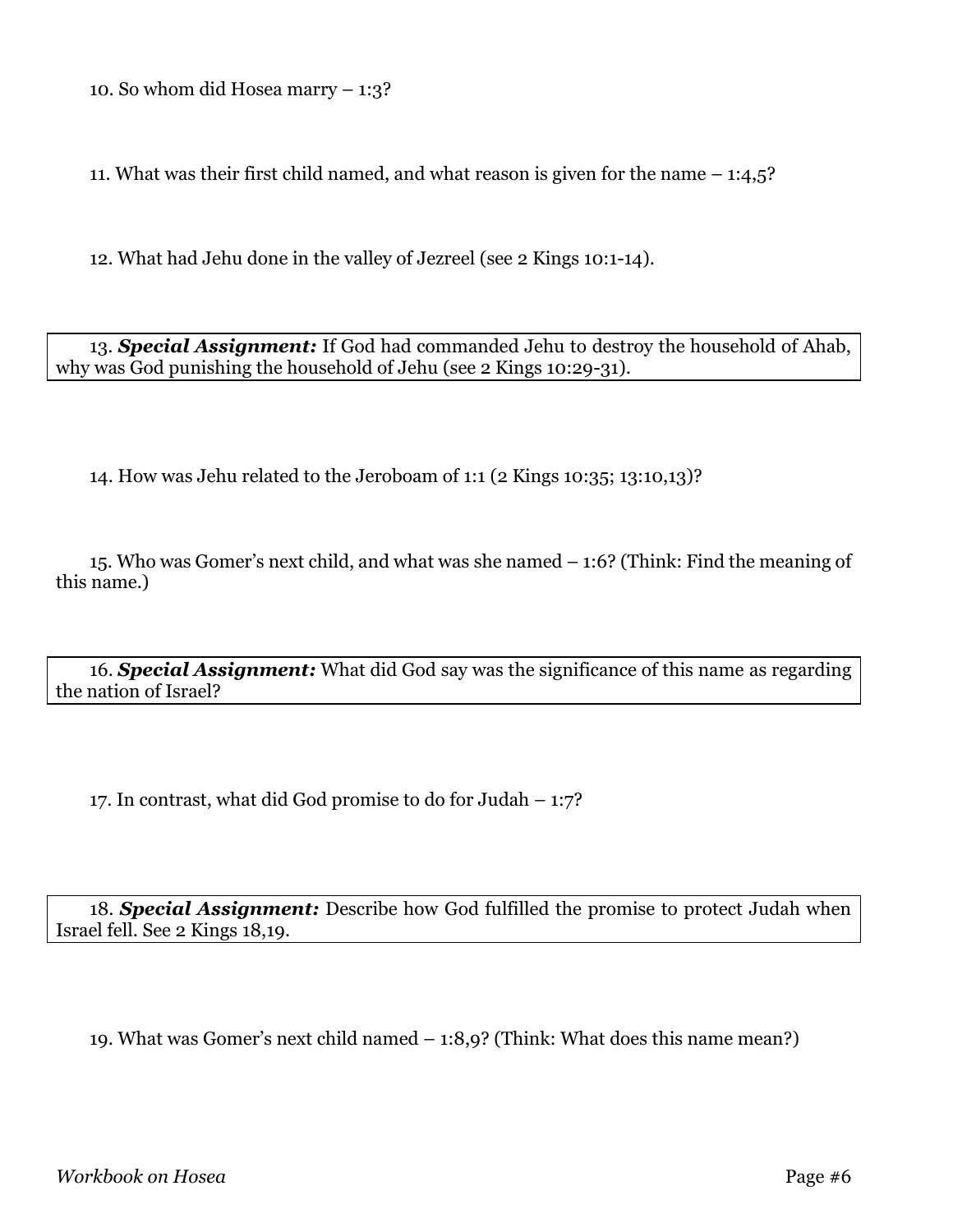20. What did God say was the significance of this name?

21. Summarize the symbolic significance of each of Hosea's family members as regarding the nation of Israel:

Gomer –

Jezreel –

Lo-ruhamah

Lo-ammi

22. *Application*: What lessons should we learn for our own service to God from the symbolic significance of Hosea's family?

23. What change did God predict would occur according to 1:10?

24. Where is this passage quoted in the New Testament?

25. *Special Assignment:* Based on the New Testament references, what can we learn about the significance of this prophecy?

26. What is stated in 1:11 about the relationship of Judah and Israel?

27. Explain how this would be fulfilled under the gospel.

28. *Special Assignment:* How would the prophecy of 1:10,11 relate to and solve the problems God had predicted through Hosea's children?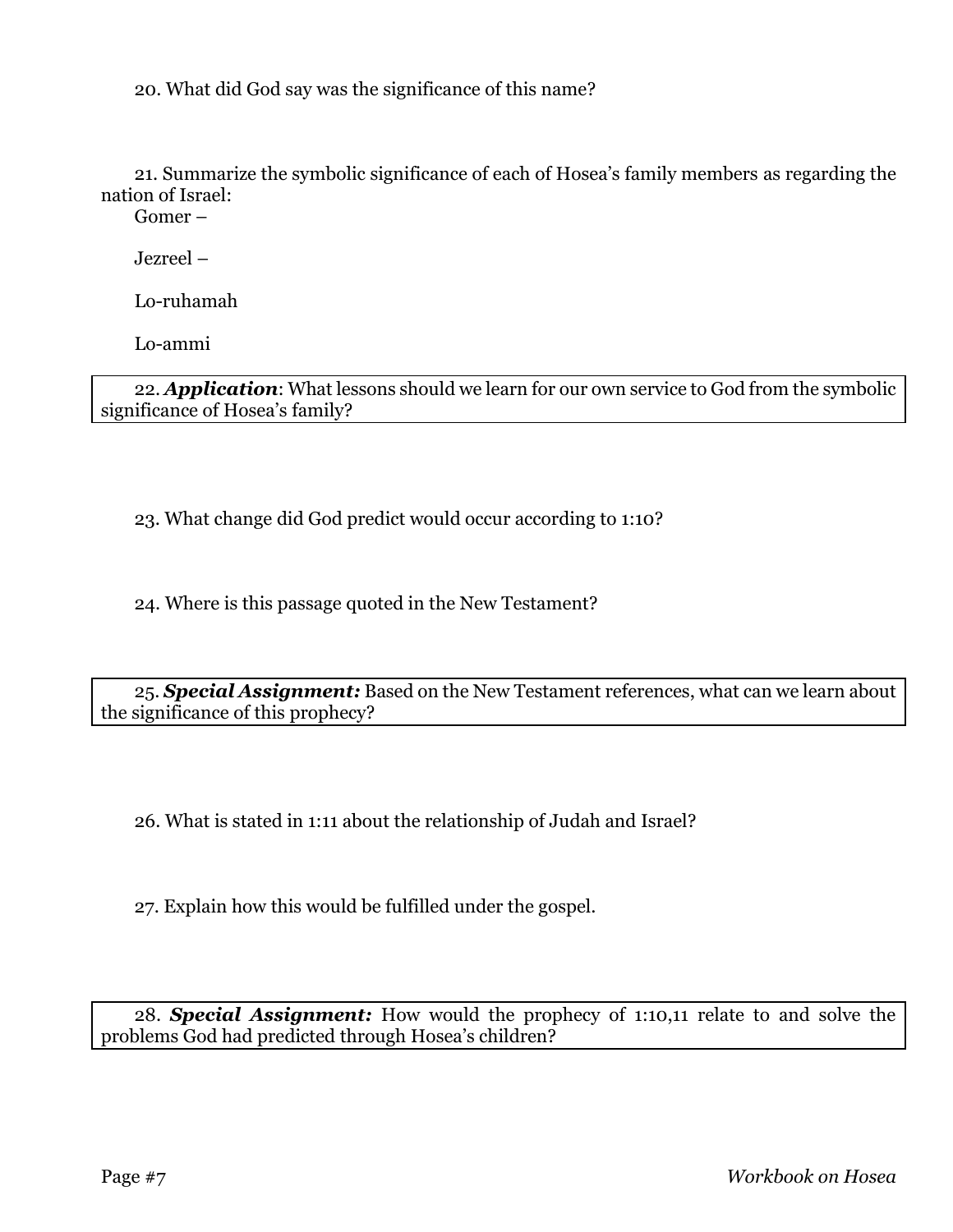Read Hosea 2, then answer the following questions. 1. Explain how 2:1 relates to the concluding concepts of chapter 1.

2. What does God call upon the children to do regarding their mother in 2:2? What reason does He give?

3. *Special Assignment:* Explain how verse 2 would relate to Hosea's relationship to Gomer. How would it illustrate God's relationship to Israel?

4. What would a father hope that his children would do for an unfaithful wife?

5. *Application*: What can we learn about divorce from the illustration?

6. What would God do to the unfaithful wife – 2:3? Explain the significance to God's treatment of Israel.

7. How would the children be treated if they support their mother in harlotry – 2:4?

8. How would this relate to the nation of Israel?

9. What did the unfaithful wife want from her lovers – 2:5?

#### 10. *Application*: How might people in our society be similar to Israel?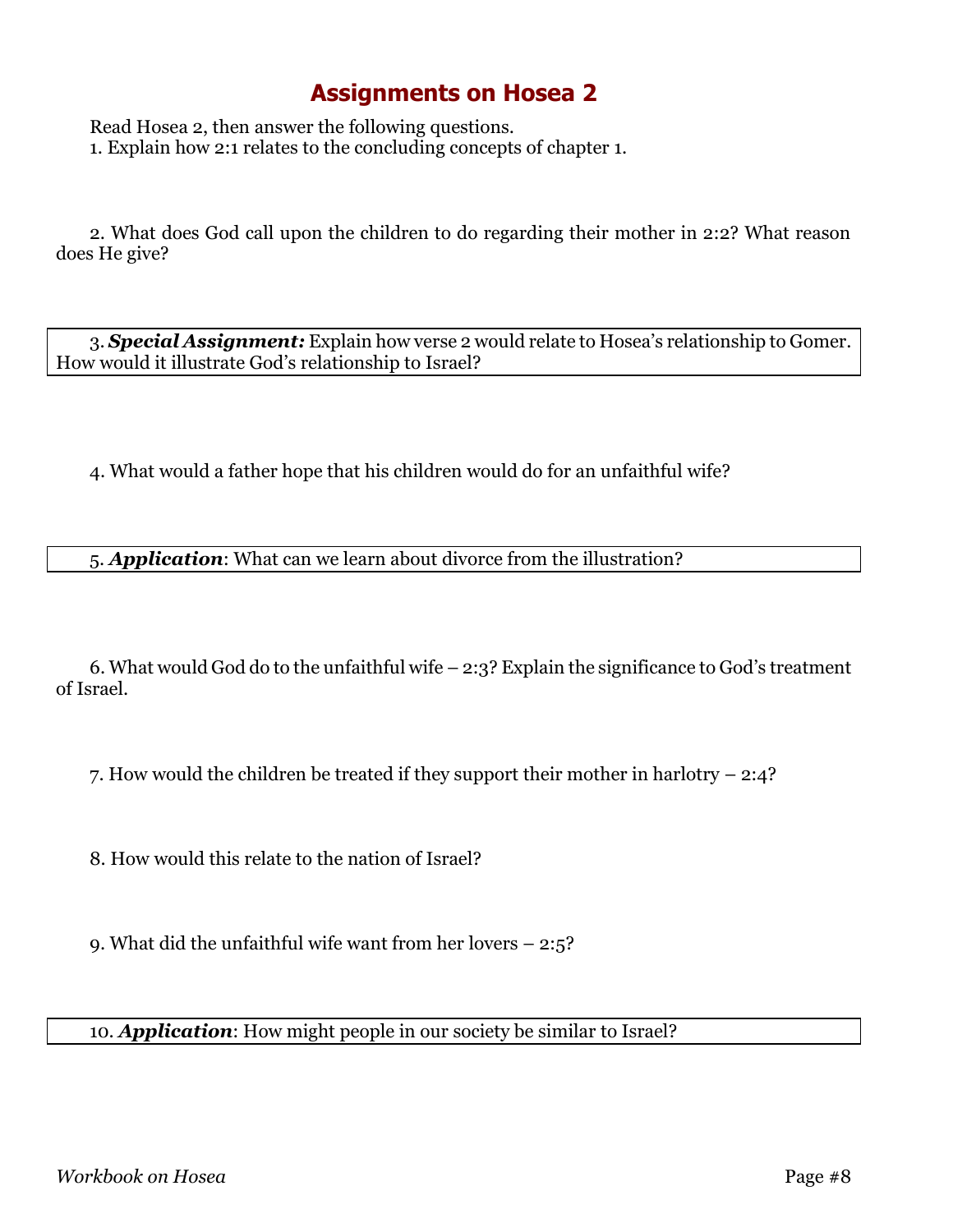11. What would the husband do to his unfaithful wife  $-2:6,7$ ?

12. What did he hope would happen as a result?

13. What mistake did Israel make regarding her blessings – 2:8,9?

14. What would God do to Israel like the husband would do to the unfaithful wife?

15. What other consequence would Israel face – 2:10? (Think: What would be the purpose of this?)

16. What would God cause to cease according to 2:11? How would this punish Israel? (Think: How does the description of the holy days compare to Colossians 2:16?)

17. What punishment would God bring according to 2:12,13?

18. What purpose would this punishment accomplish?

19. *Application*: List some modern philosophies or practices that have in effect become idols in our modern society. What lessons can we learn about these philosophies from Hosea?

20. After the wayward wife had been punished, what offer would be made – 2:14,15?

21. Run cross-references and describe the significance of the valley of Achor in the history of Israel. What would this symbolize at this point in Hosea's prophecy?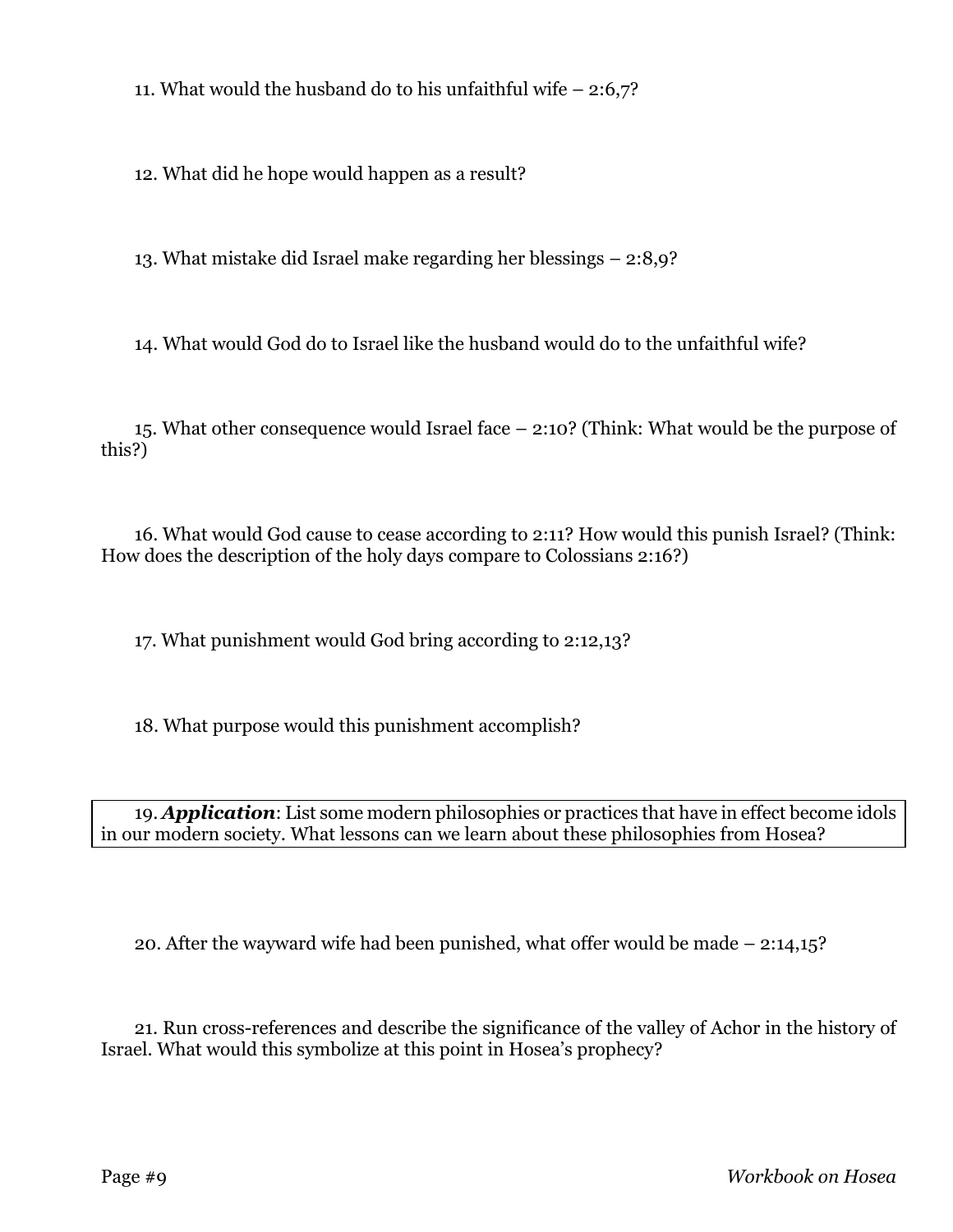22. How did the wilderness relate to the history of Israel when she left Egypt? How did this in turn relate to God's covenant with Israel?

23. What did God hope would result in His relationship with Israel – 2:16,17?

24. What kind of covenant would God then make with the people – 2:18?

25. List *passages* showing that the New Testament is a covenant.

26. List *passages* that describe the peace God offers people in the New Testament.

27. *Special Assignment:* Explain the significance of the symbolic promises made in the covenant God offered Israel here.

28. In this covenant, what will characterize God's relationship to the people – 2:19,20?

29. What does it mean to know the Lord, and how would a renewed marriage relationship illustrate this?

30. How is God's new relationship with the people described in 2:21,22?

31. How does the promise of 2:23 relate back to the names of Hosea's children?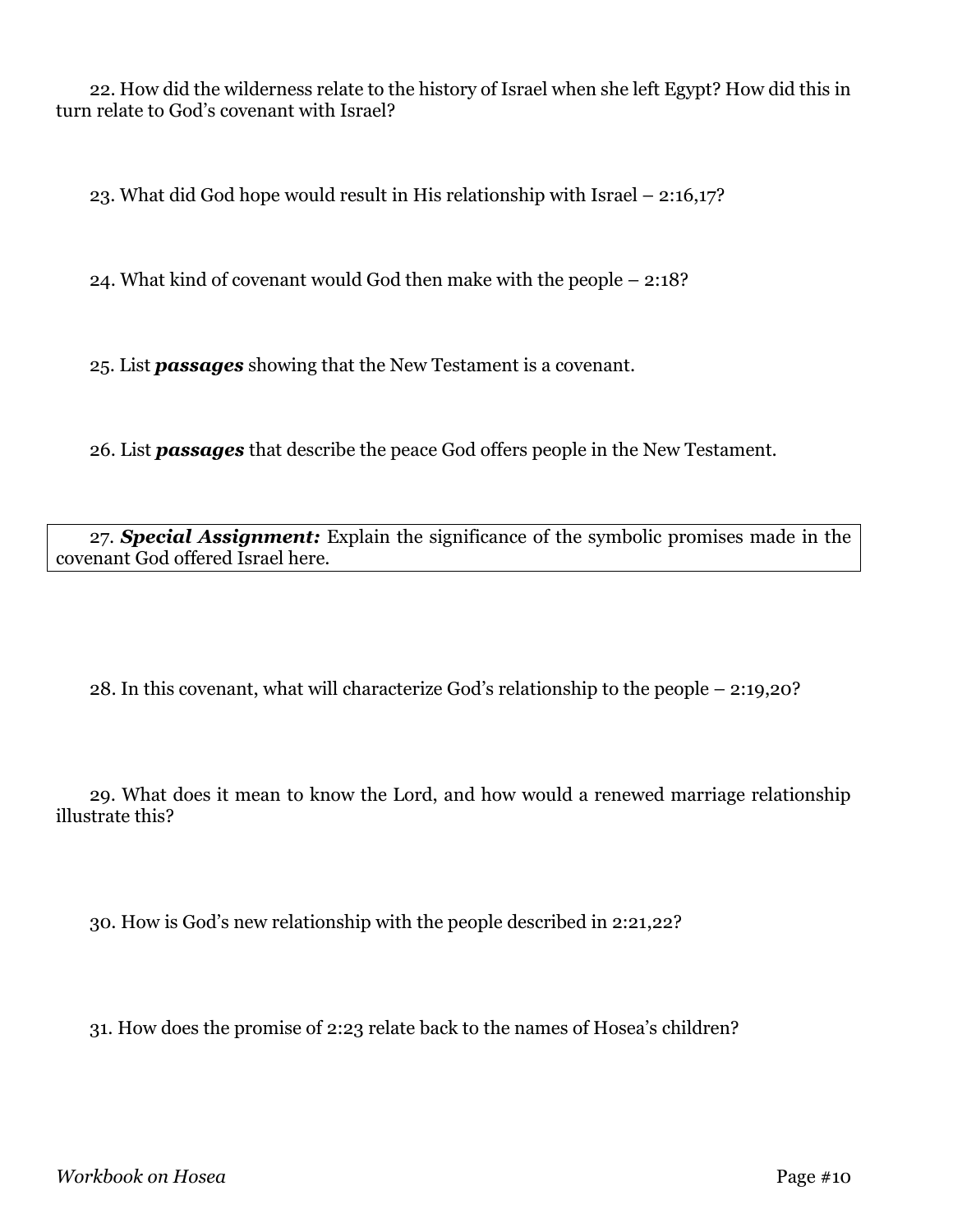Read Hosea 3, then answer the following questions. 1. What did God instruct Hosea to do in 3:1?

2. How was this similar to God's relationship to Israel?

3. *Special Assignment:* Explain how Hosea's attempt to reconcile with Gomer would be like God's attempt to reconcile Israel to Himself.

4. What price did Hosea pay – 3:2?

5. Explain the connection to Exodus 21:32.

6. What conditions did Hosea required of the woman – 3:3? (Think: Explain why this would be necessary.)

7. What would God require of Israel in order to receive them back – 3:4?

8. Explain how God's requirements in 3:4 were similar to Hosea's in 3:3.

9. What would happen in the latter days – 3:5?

10. What is the significance of the expression "in the latter days"? (See Isaiah 2:2,3; Micah 4:1; Jeremiah 23:20; 30:24; Ezekiel 38:16; Acts 2:17; Hebrews 1:1,2; 9:26; 1 Peter 1:20; 1 John 2:18.)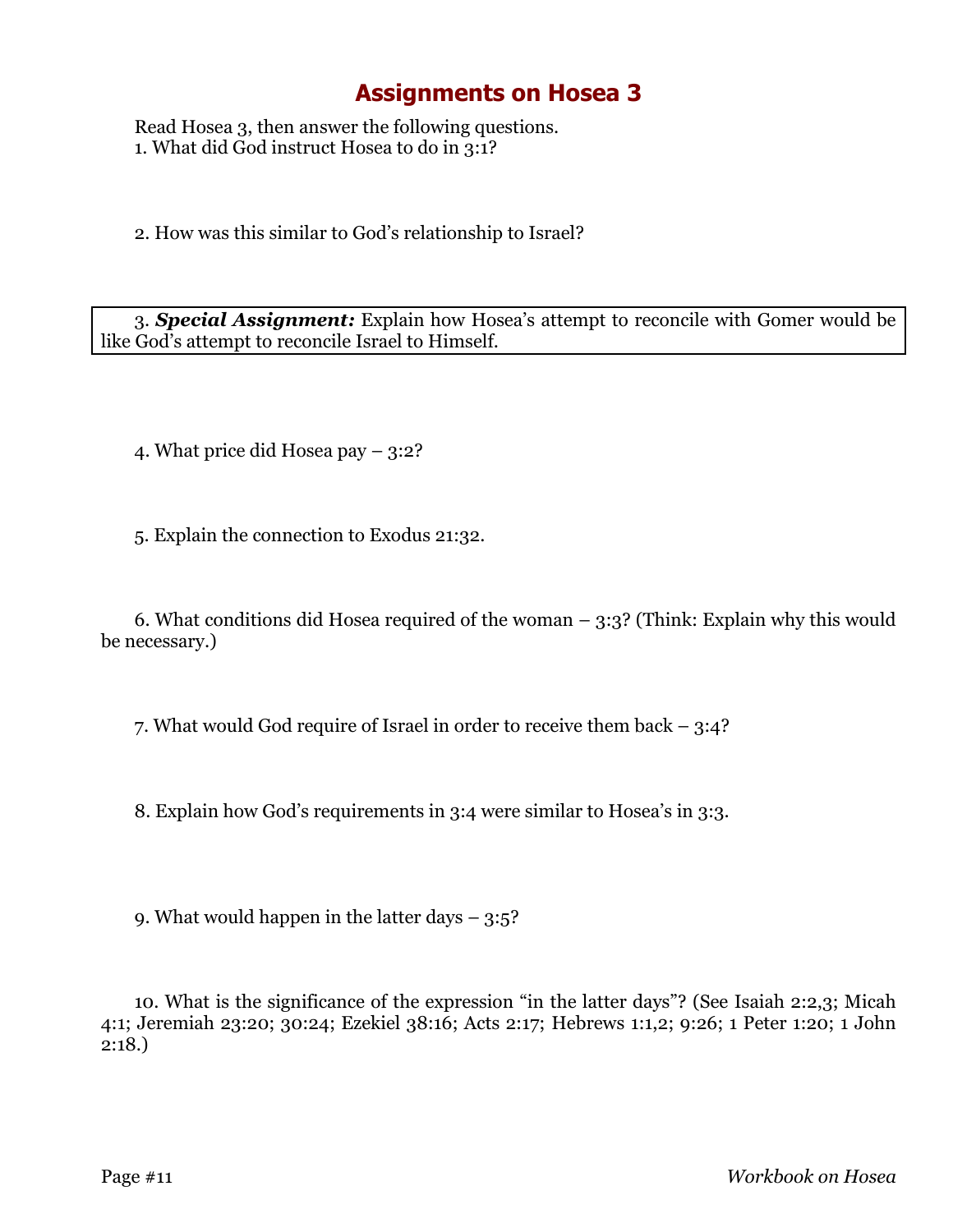Read Hosea 4, then answer the following questions. 1. When God brought charges against Israel, what accusations did he make – 4:1?

2. List other *passages* about the importance of truthfulness.

3. *Application*: Explain why truthfulness is important to the people of God.

4. List other *passages* about the importance of mercy.

5. *Application*: Explain why mercy is important to the people of God.

6. List other *passages* about the importance of the knowledge of God.

7. *Application*: Explain why the knowledge of God is important to the people of God.

8. What accusations did God make against Israel in 4:2?

9. List other *passages* about lying.

10. *Application*: Give examples showing that lying is a problem in our society.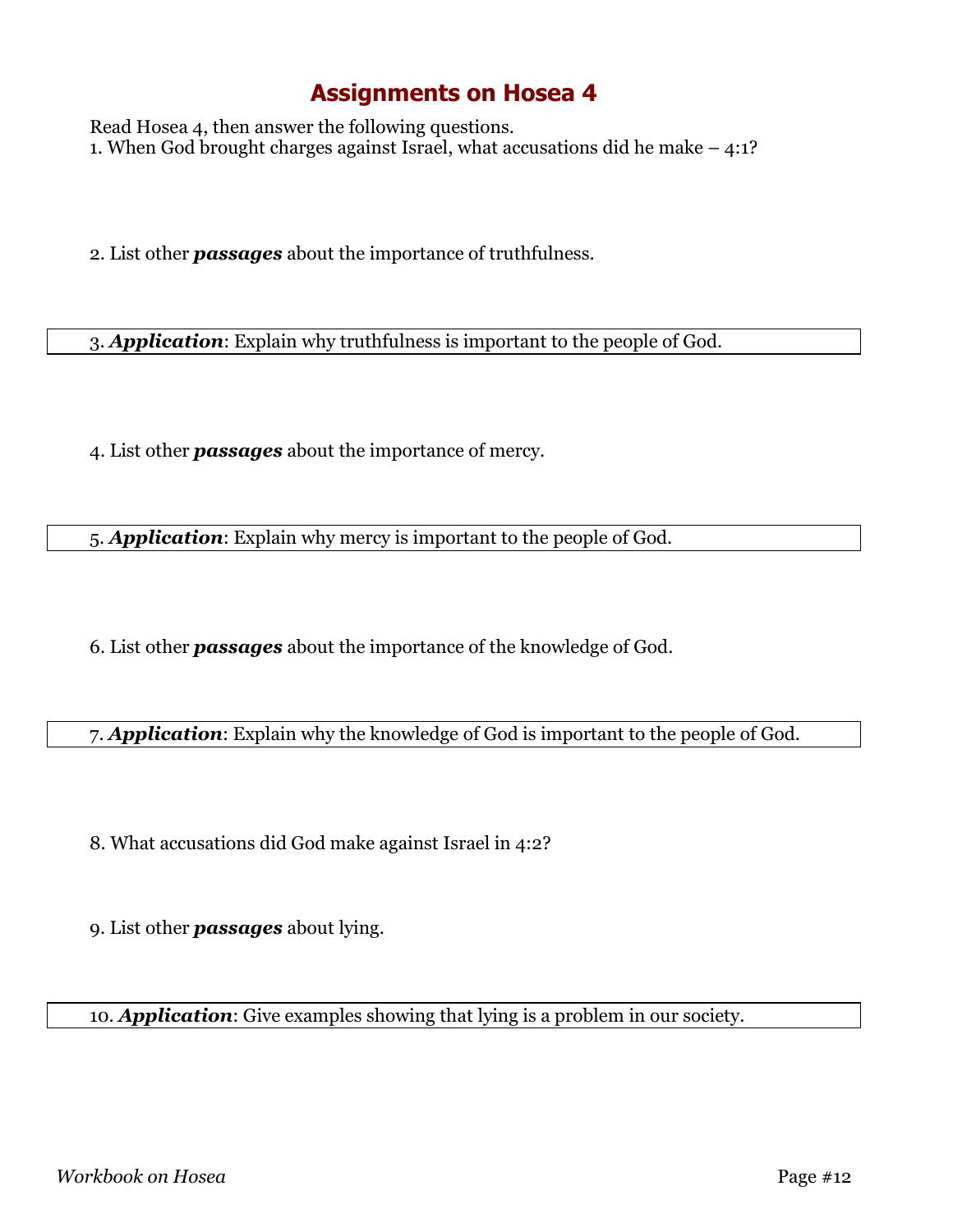11. List other *passages* about killing.

12. *Application*: Give examples showing that killing is a problem in our society.

13. List other *passages* about stealing.

14. *Application*: Give examples showing that stealing is a problem in our society.

15. List other *passages* about adultery.

16. *Application*: Give examples showing that adultery is a problem in our society.

17. *Application*: Give examples showing that people in our society are often without restraint with bloodshed upon bloodshed.

18. What consequence would God bring upon the people for their sins – 4:3?

19. What problem existed according to 4:4? How is this similar to our day?

20. What problem did the people have according to 4:5? (Think: Explain what problem can cause stumbling in the day.)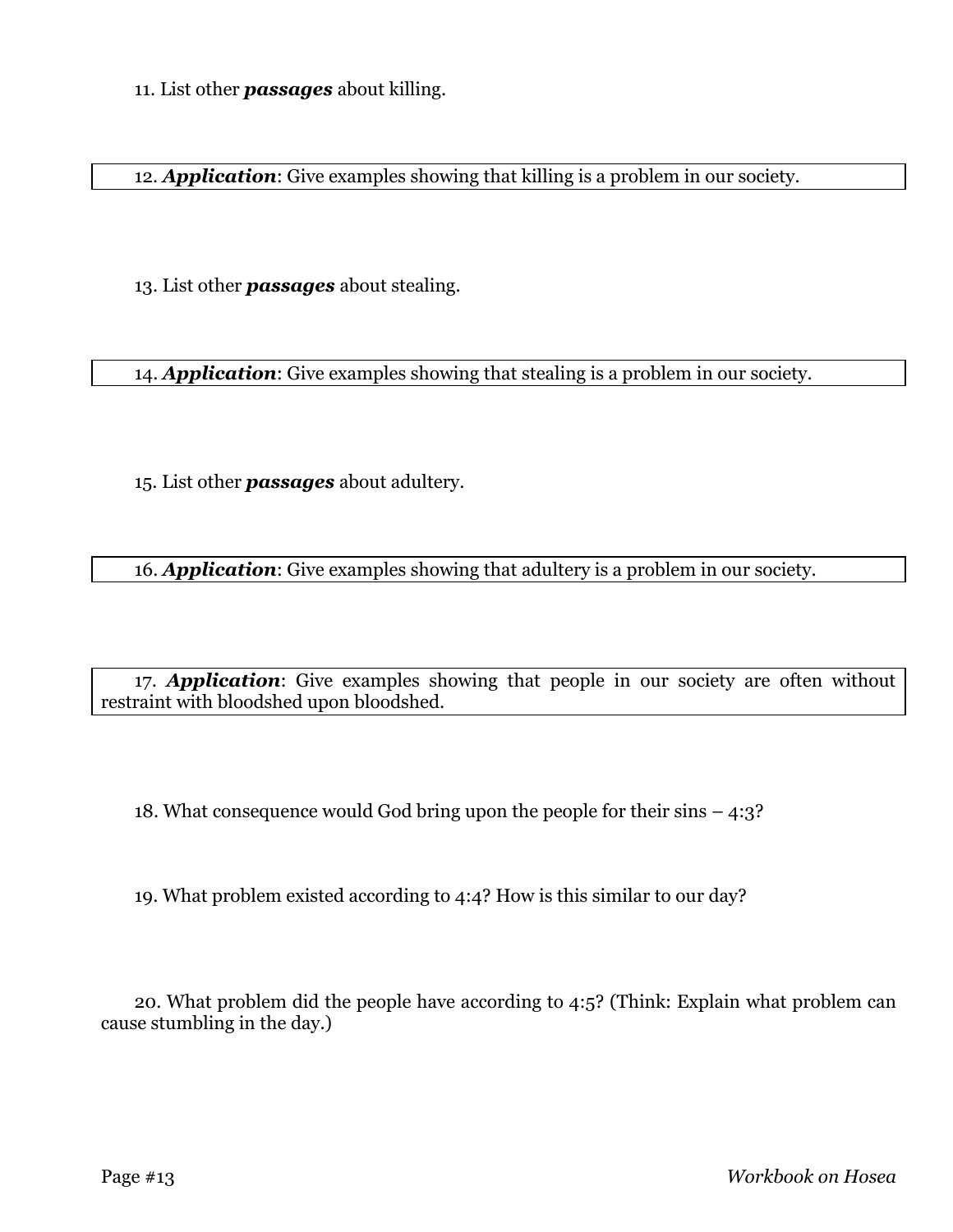21. What problem did the people have according to 4:6? What consequences would come as a result?

22. *Application*: What evidence is there that people today, even in the church, lack knowledge and neglect Bible study?

23. What problems can be caused to future generations by our own lack of study?

24. What consequences follow from lack of knowledge according to 4:7?

25. What problems did the priests have according to 4:8,9?

26. What consequences would come to the priests as a result?

27. *Application*: What lessons should be learned by those today who were responsible to teach God's word?

28. What problems would come because of the people's unfaithfulness – 4:10?

29. What sins are listed in 4:11, and what problem resulted?

30. *Application*: Explain how the sins in 4:11 can enslave the heart.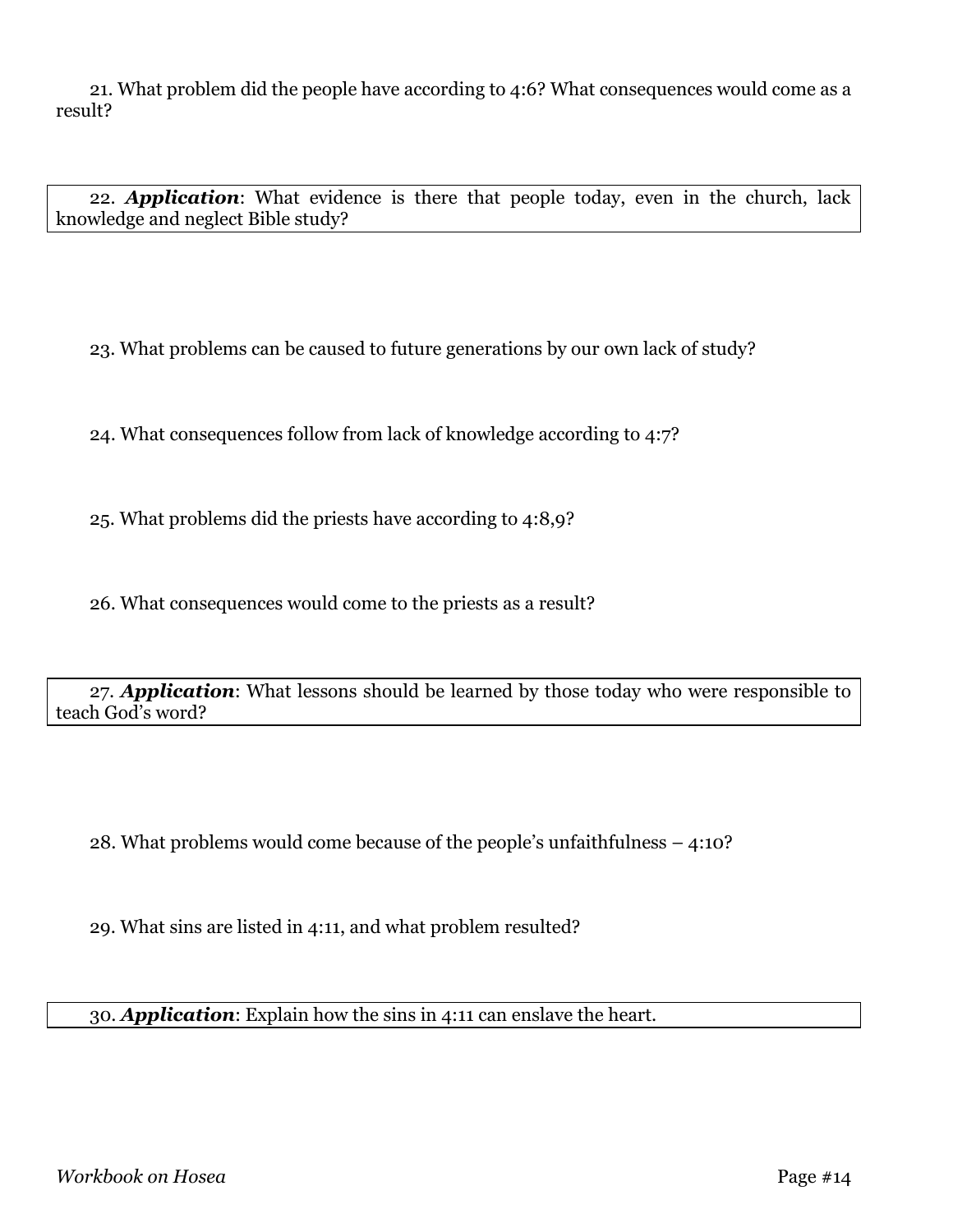32. *Application*: Give examples showing that people today often turn to the wrong sources for spiritual guidance and worship.

33. *Special Assignment:* Research the practices of ancient idolatry and explain the connection between idolatry and harlotry (check Bible dictionaries, etc.).

34. What did God say in 4:14 about responsibility when wives and daughters practice sexual immorality?

35. What warning did God give Judah – 4:15? (Think: Study the significance of Beth Aven.)

36. To what did God compare Israel in 4:16? What consequence would come?

37. How are the sins of Israel described in 4:17,18?

38. *Application*: Explain the significance of "let them alone." What can we learn about our relationship to people who stubbornly persistent in sin?

39. *Special Assignment:* Explain how God's reaction to Israel's wickedness relates to the relationship between Hosea and Gomer.

40. How are the consequences of Israel's sins described in 4:19? Explain.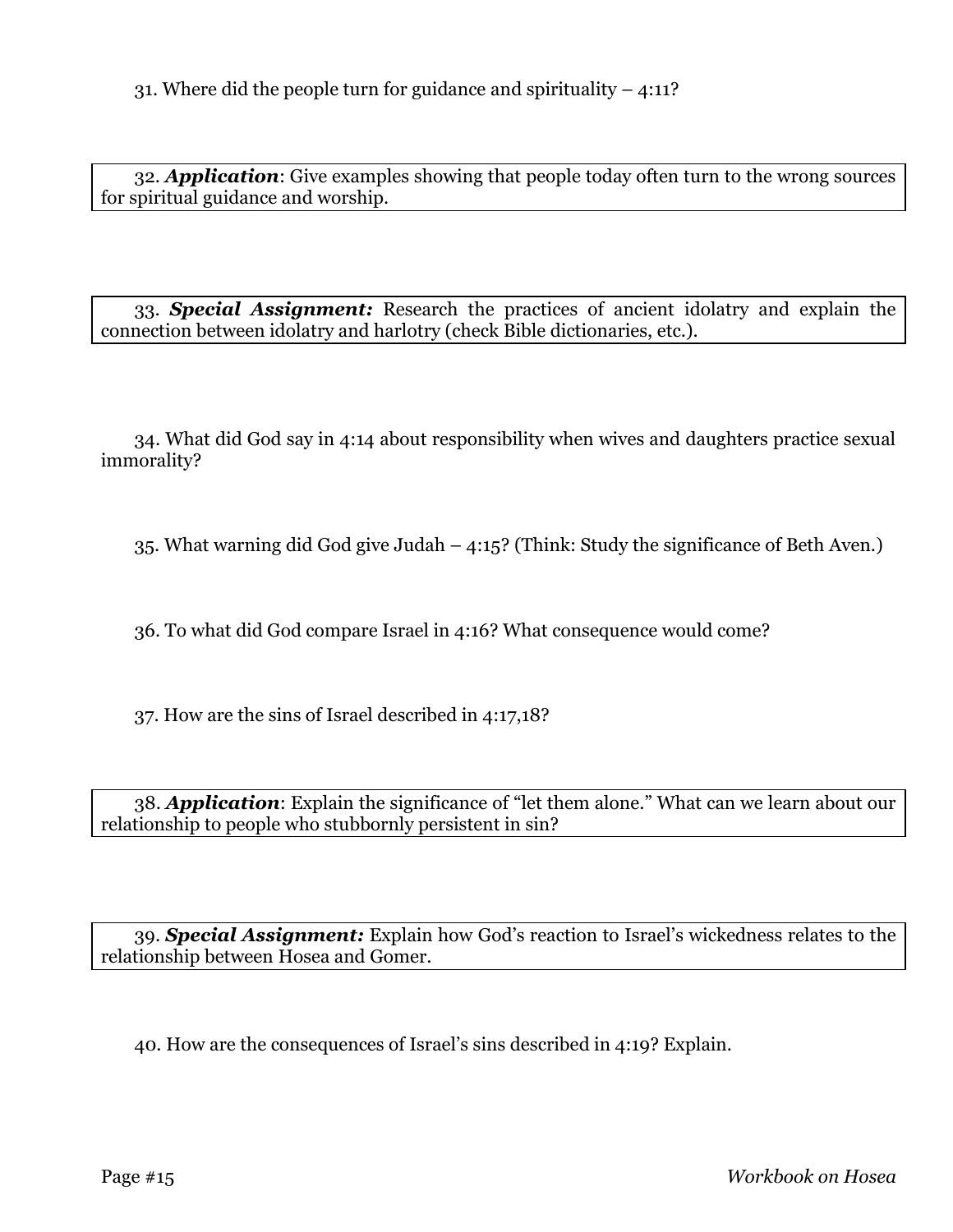Read Hosea 5, then answer the following questions.

1. What three groups did Hosea address in 5:1? What warning did he give them? Locate on a *map* the two places named.

2. For what sins did God rebuke to people in 5:2?

3. What did God know about the people in 5:3?

4. *Application*: What are some ways that people sometimes try to hide from God? Why are such efforts doomed to fail?

5. How is the depth of Israel's depravity described in 5:4? Explain how this was similar to Hosea's relationship with Gomer?

6. Explain how Israel's pride would testify to his face  $-5:5$ .

7. What would the people attempt to do in 5:6, and why would they fail? (Think: What is the significance of the flocks and herds?)

8. What accusation is made against Israel in 5:7? How is this similar to the case of Gomer and her relationship with Hosea? (Think: Explain the significance of the new Moon.)

9. What is the significance of the warning in 5:8? (Think: Find the places mentioned on a *map*.)

10. *Special Assignment:* What lesson should the people learn from the warning? How would this warning be fulfilled?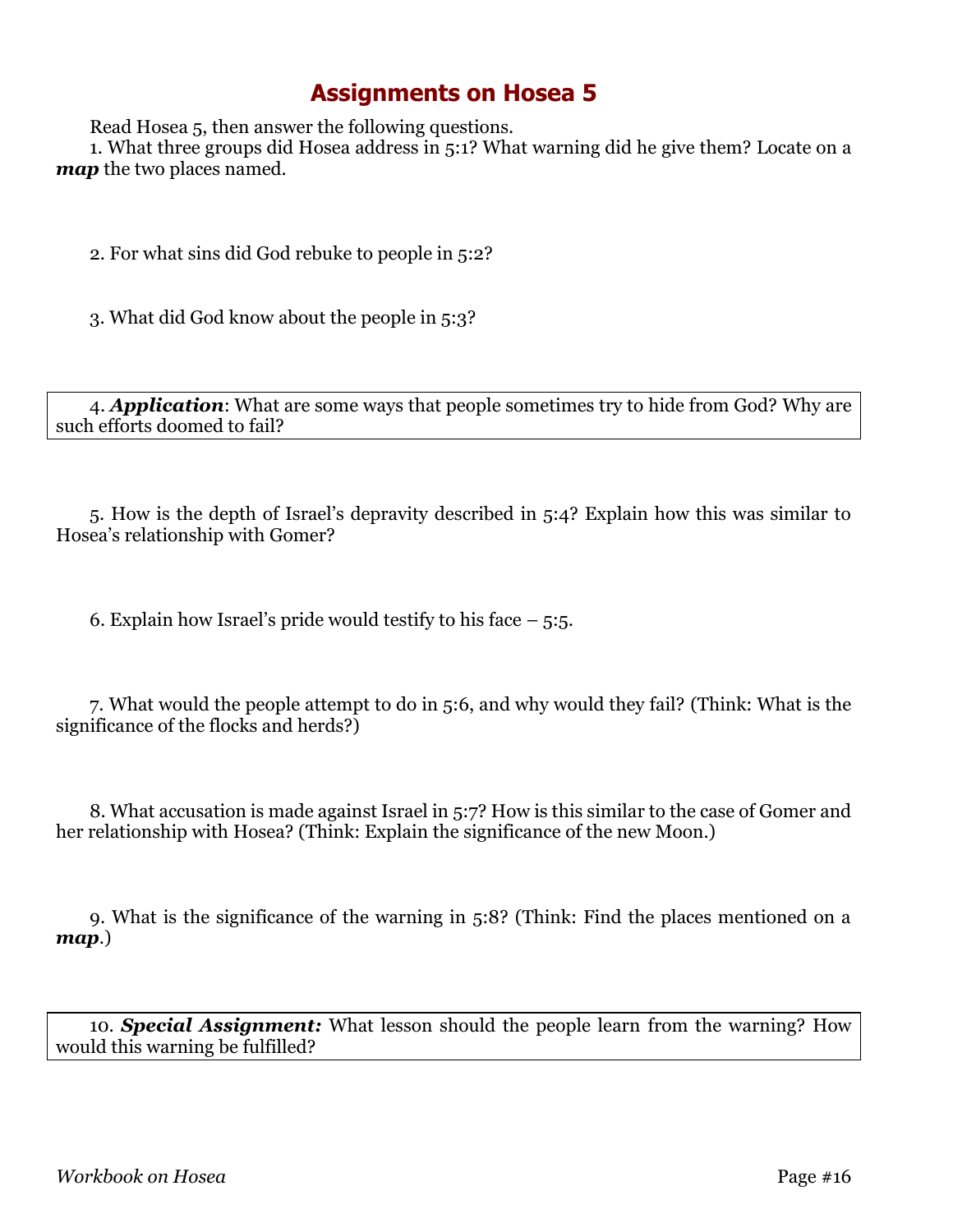11. How did God assure them these warnings would come to pass – 5:9?

12. For what crime did God accuse the princes in 5:10? How might princes be guilty?

13. What sin did Ephraim commit according to 5:11? What was the consequence?

14. Explain the illustrations of Israel's punishment in 5:12.

15. Where would Israel go for help – 5:13? (Think: What is the meaning of "Jareb"?)

16. How successful would their appeal be?

17. *Special Assignment:* Why would foreign powers be unable to help Israel, and why would God resent their effort to seek help there? Why was it especially a mistake to seek help from Assyria?

18. How did God illustrate His punishment to Israel in 5:14?

19. What would be the effect on the nation? (Think: How was this fulfilled?)

20. What did God want the people to do as a result of the punishment – 5:15?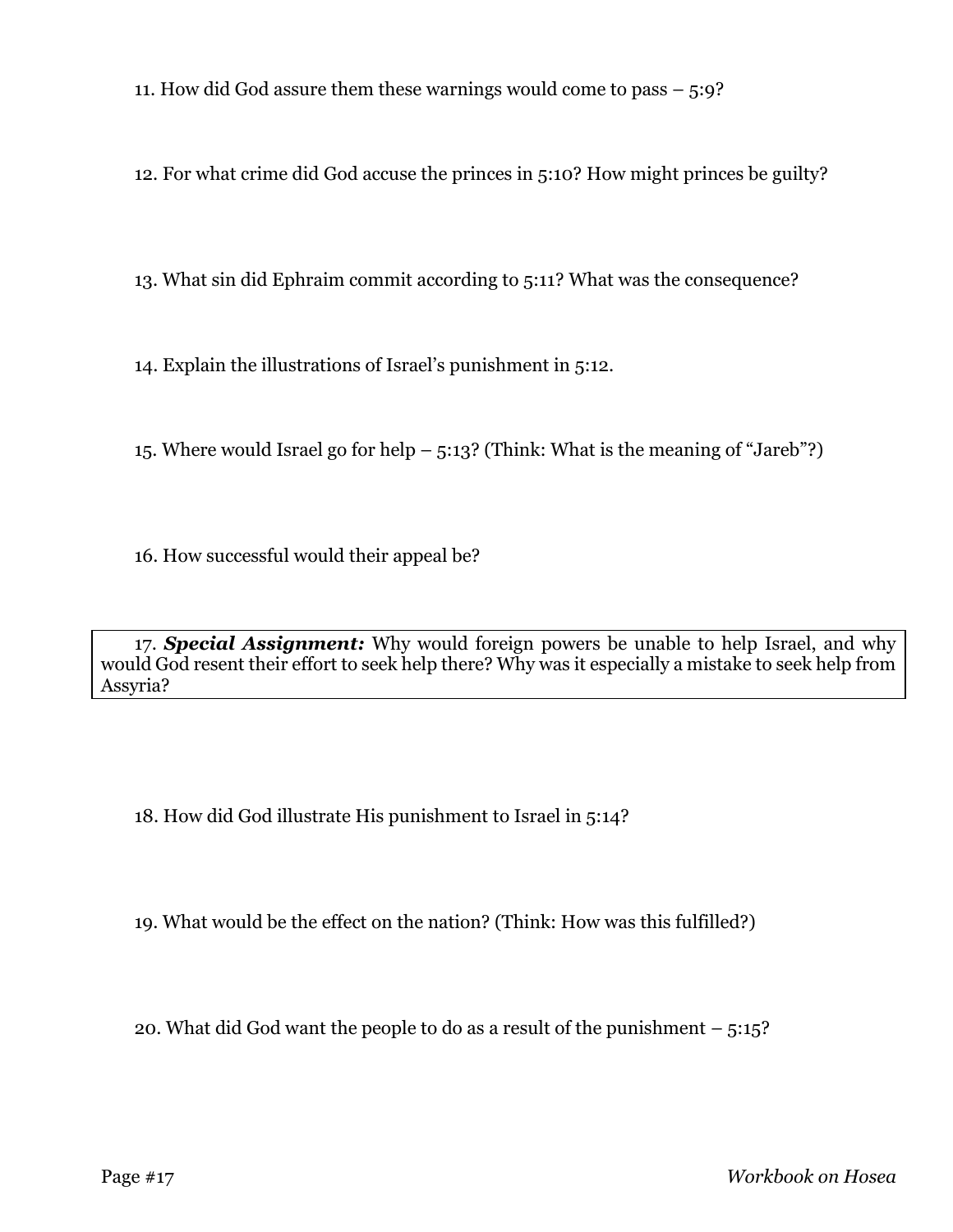Read Hosea 6, then answer the following questions. 1. What are people urged to do in 6:1,2, and what reason is given?

2. List other *passages* about the need for God's people to repent of their sins.

3. Explain the various symbols used in verses 1,2 to describe the benefits of repentance. (Think: Consider whether the repentance described here is sincere as in 5:15 or simply an external front as in 6:4ff.)

- 4. What must people in sin pursue according to 6:3? Why is this needed?
- 5. Explain the illustrations from nature in verse 3.
- 6. How did God describe the people's faithfulness in 6:4? Explain the significance.

7. *Application*: Give examples of similar problems that may occur today.

- 8. What had God done to try to deal with the people's problem 6:5?
- 9. Explain the illustrations in verse 5.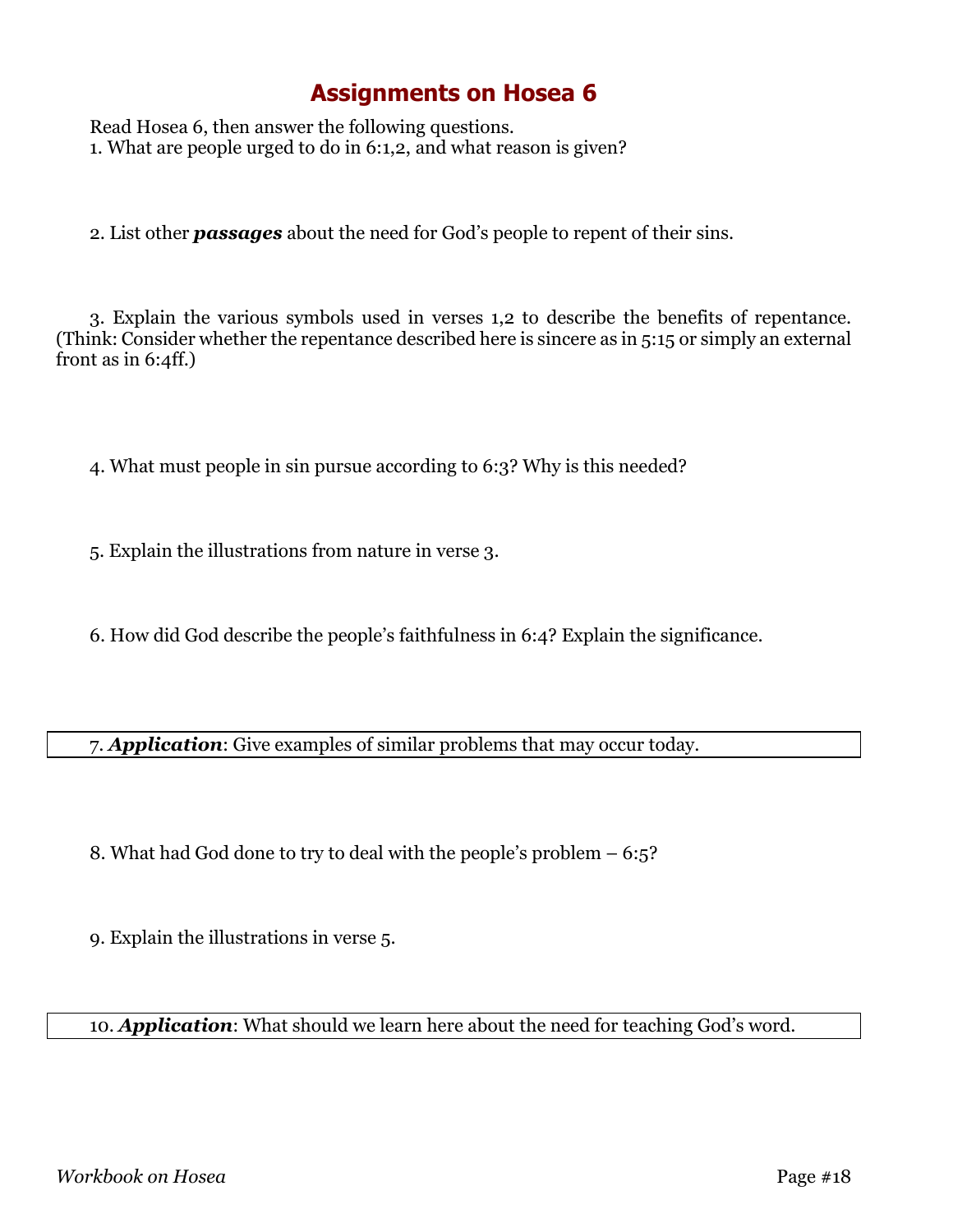11. What did God consider to be more important than sacrifice or burnt offering – 6:6?

12. List other similar *passages* that teach similar concepts.

13. *Special Assignment:* Did God not want sacrifices in the Old Testament? Explain the meaning of verse 6 and the application then and now.

14. *Case Study:* Some people believe that mercy means we should just overlook other people's sins even if they do not really repent. List other pertinent *passages* and give a Biblical answer to this viewpoint.

15. What had the people done like men often do – 6:7?

16. *Application*: What lessons can we learn about the New Testament?

17. What accusation was made in 6:8, and against whom was it made (see a *map*)? (Think: Consider the violence in Israel described in 2 Kings 15-18.)

18. How did God describe the priests in 6:9? (Think: Note that Shechem was a city of refuge. What can we learn from this about the sins of the priests?)

19. What did God see when he viewed Israel – 6:10? How does this relate to the relationship of Hosea and Gomer?

20. So what warning did God give to Judah – 6:11? Explain the meaning.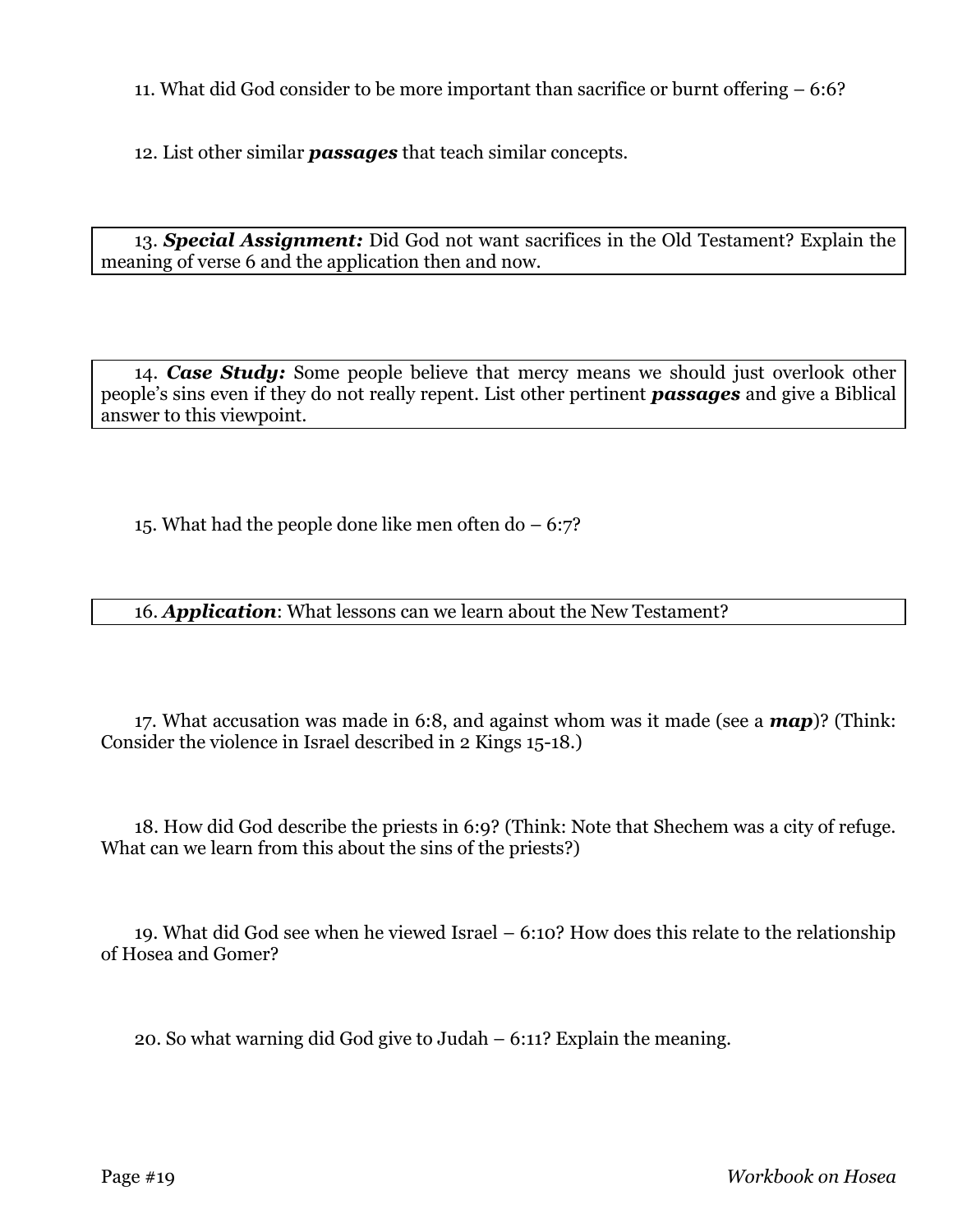Read Hosea 7, then answer the following questions. 1. Describe the problem God found when He wanted to heal Israel – 7:1.

2. How concerned were the people about punishment from God – 7:2?

3. How did the rulers view the conduct of the people – 7:3?

4. How did God illustrate the sins of the people in 7:4-7?

5. How were the princes involved in the sins?

6. What happened to the kings?

#### 7. *Application*: What should we learn about alcoholic drinks? Compare Proverbs 31:4,5.

8. What accusation is made against Ephraim in 7:8?

9. List *passages* that warned against this problem, and explain the significance of it.

10. Explain the illustration of the unturned cake.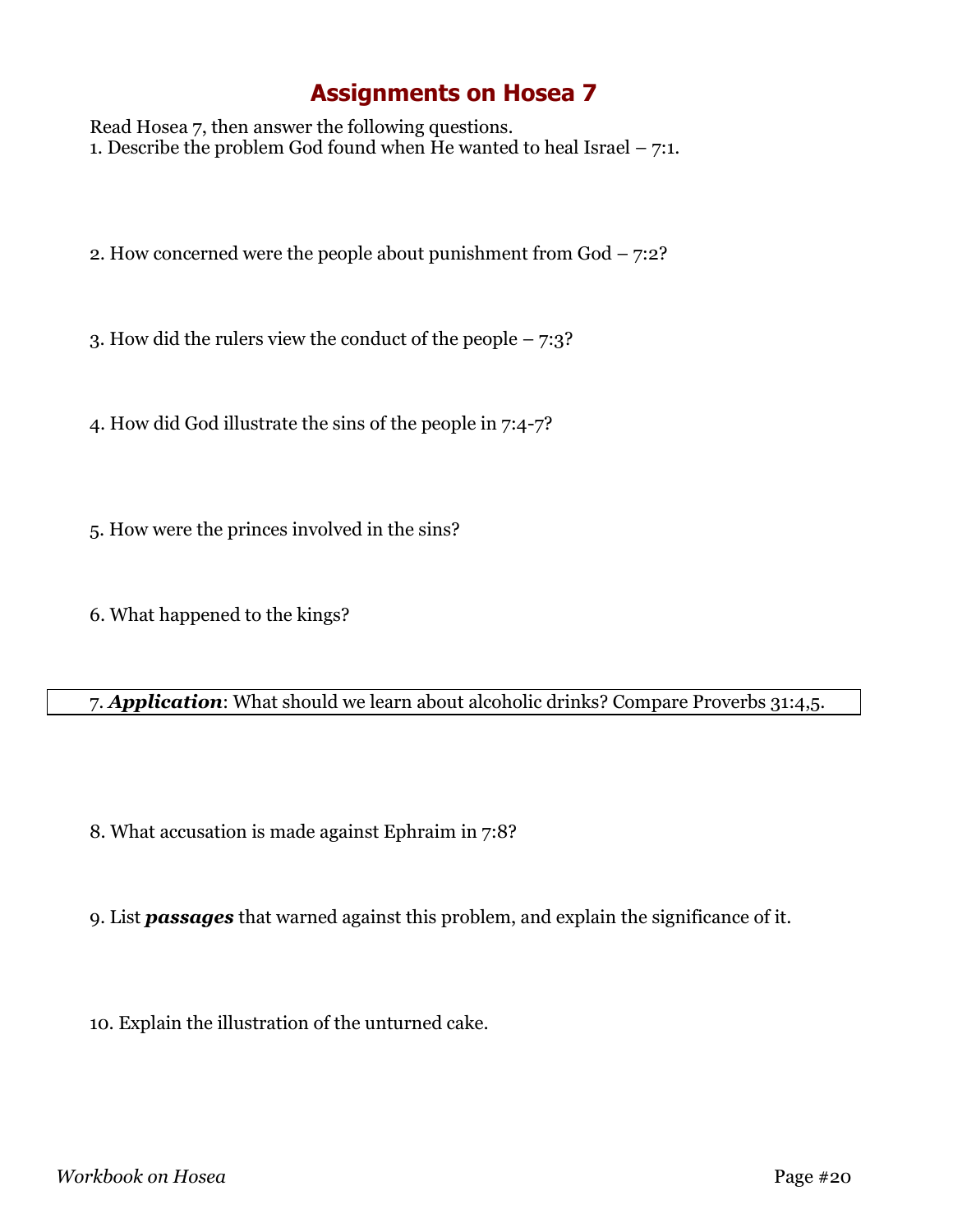11. What consequences came on the people as a result  $-7:9$ ? Explain.

12. What happened to their relationship to the Lord  $-7:10?$ 

13. *Application*: What lessons should we learn from this about our relationships to people of the world?

14. Where did Israel go for help – 7:11? Why would this be a mistake?

15. What illustration did God use to describe them? Explain the illustration.

16. What would happen to them as a result  $-7:12$ ? Explain this illustration.

17. For what sins did God accuse them in 7:13?

18. What should the people have done, but they failed to  $d_0 - 7:14$ ? How are people like this today?

19. What had God done for them, and how did they respond – 7:15?

20. How did God illustrate the people in 7:16? Explain the illustration.

21. What happened to them as a result?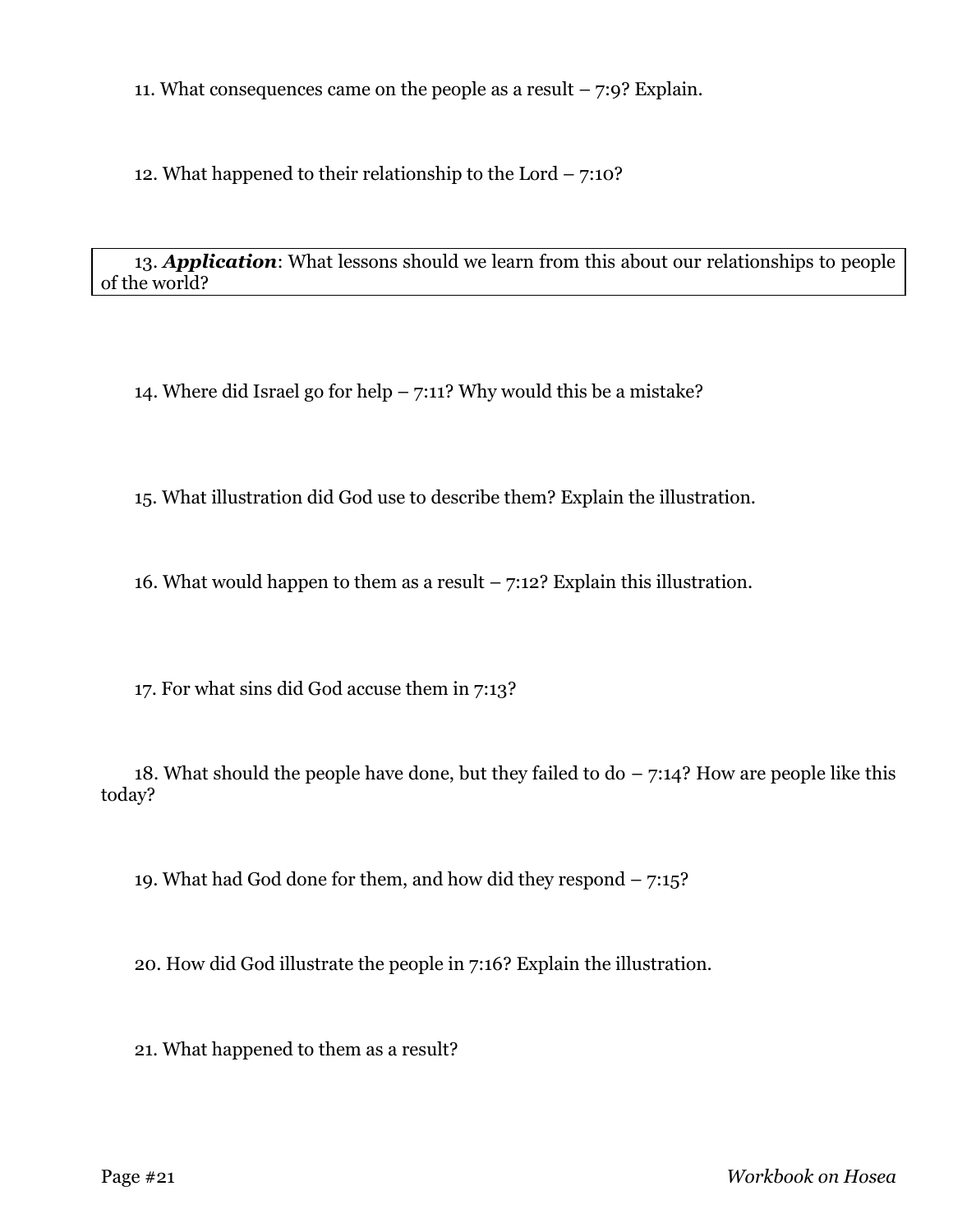Read Hosea 8, then answer the following questions.

1. What would happen to the house of the Lord, and what was the reason for this – 8:1? (Think: what is the significance of the trumpet?)

2. What claim did the people of Israel make – 8:2

3. How did God view their claim, and what would be the consequence – 8:3?

4. *Special Assignment:* Are there people today who claim to know God but whose claims are untrue like those of Israel? Give examples and Scriptures that illustrate your answer.

5. What claims did God make against Israel in 8:4?

6. *Special Assignment:* Give Bible examples that demonstrate that Israel had set up kings without God's approval. Note 1 Samuel 8.

7. What accusations does God make against Israel's idols – 8:4-6?

8. What was wrong with the idols, and how did God view them.

9. List other *passages* about the practice of idolatry in Israel.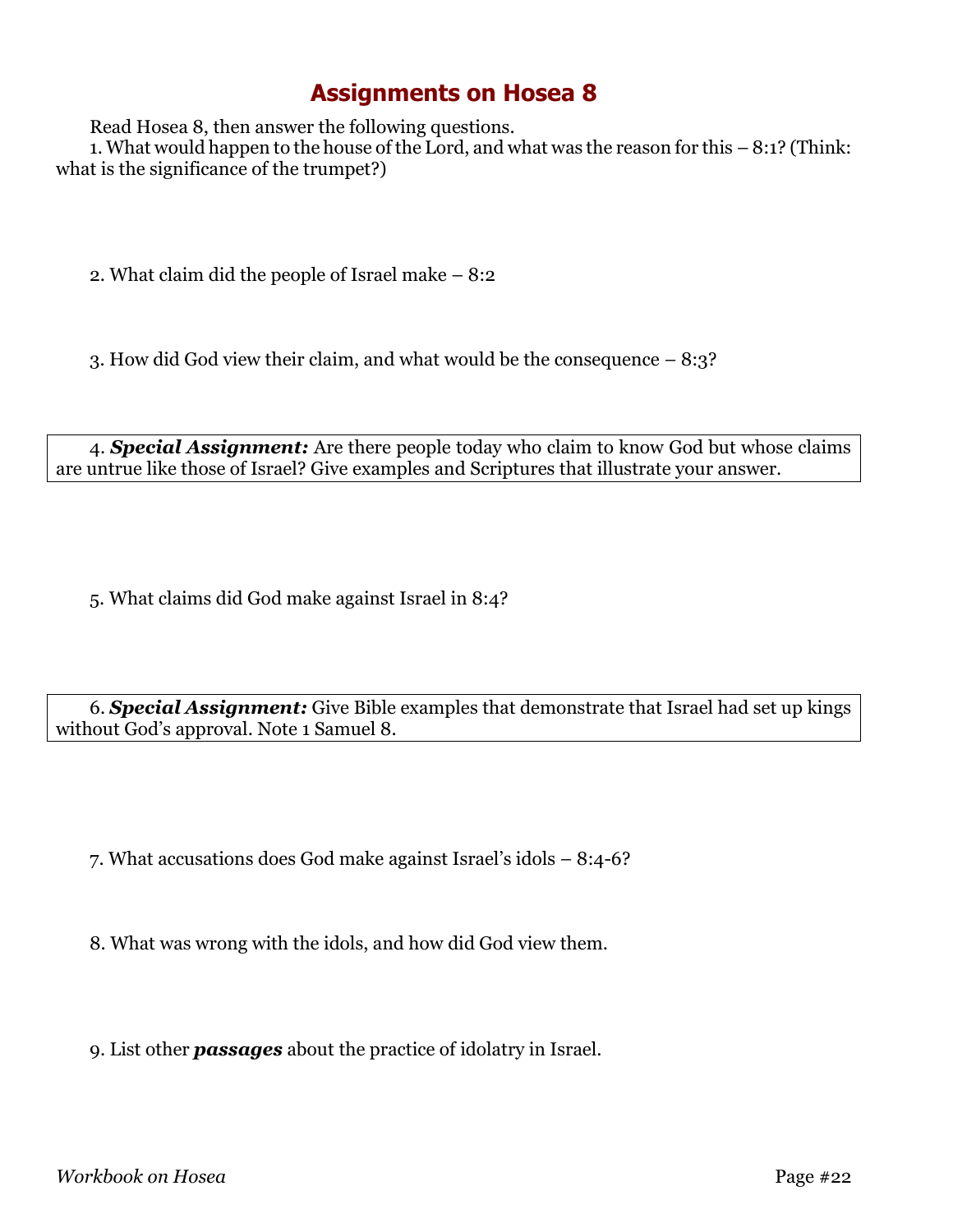10. *Application*: Explain the errors involved in idolatry. How might people today be guilty of idolatry even if they do not bow before images?

11. What illustrations does God use to describe Israel's sins in 8:7?

12. Explain the illustration of the wind and the whirlwind. How might this be true today?

13. Explain the other illustrations used in 8:7.

14. How does the illustration of the vessel demonstrate the attitude other nations would have towards Israel – 8:8?

15. Where had Israel gone for help – 8:9?

16. Why was this a mistake?

17. Explain the illustration of hiring lovers – 8:9,10.

18. What would happen despite the fact they did this – 8:9,10? (Think: How is this similar to Hosea and Gomer?)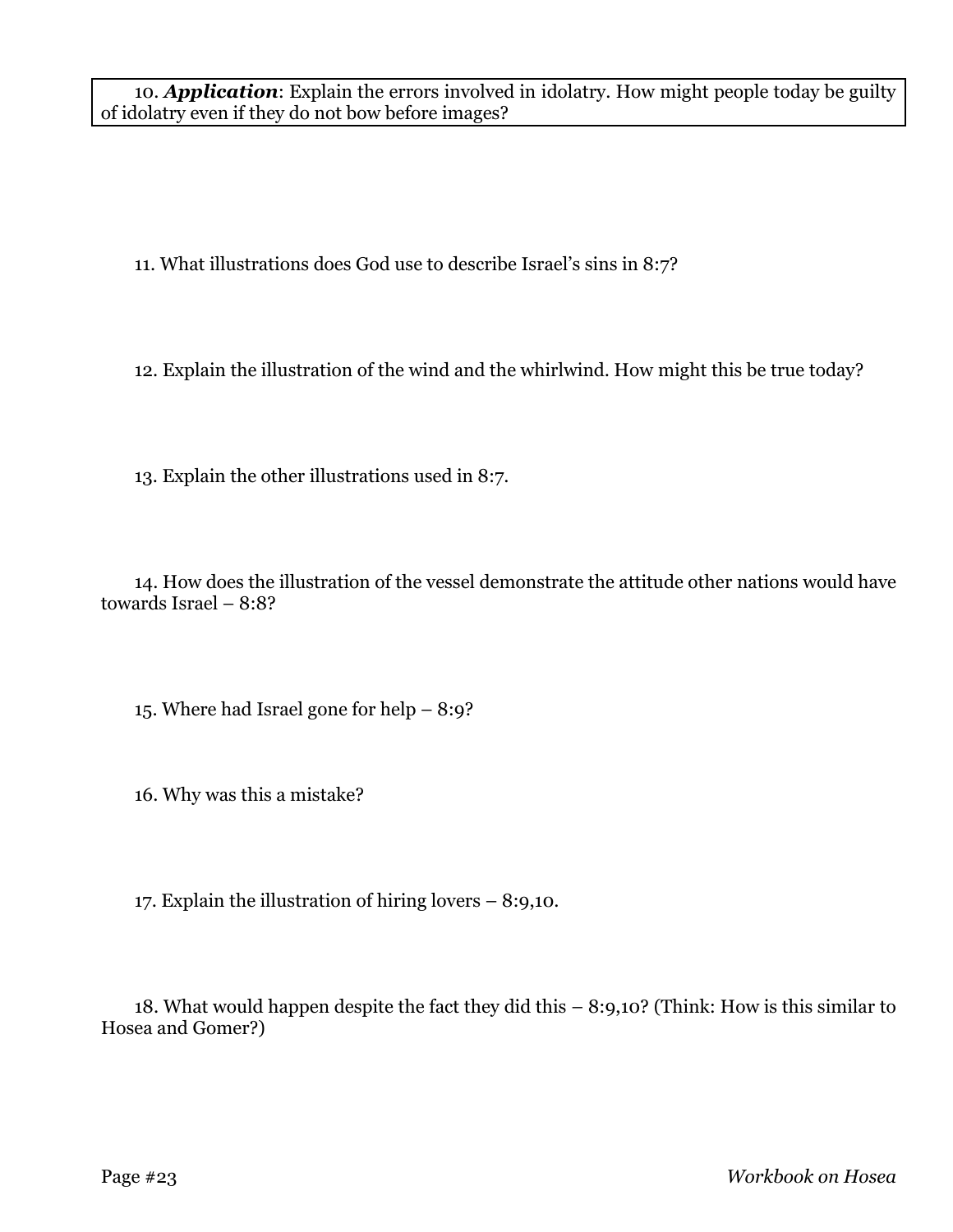20. *Case Study:* Some people believe that it does not matter how we worship just as long as we do worship. What can we learn about worship from the errors of Israel?

21. How did the people view God's law – 8:12?

22. How do people sometimes have a similar attitude today?

23. Despite their sacrifices, what consequences would come upon them – 8:13?

24. What is the significance of returning to Egypt?

25. *Application*: What should we learn from the fact that God remembered their sins? Give examples in which people sometimes act as though they think their sins are forgotten.

26. Although God remembered Israel's sins, what had the people forgotten – 8:14? What would be the consequence?

27. *Application*: Why is it important to remember that God is our Maker? What evidence is there that people today often forget their Maker?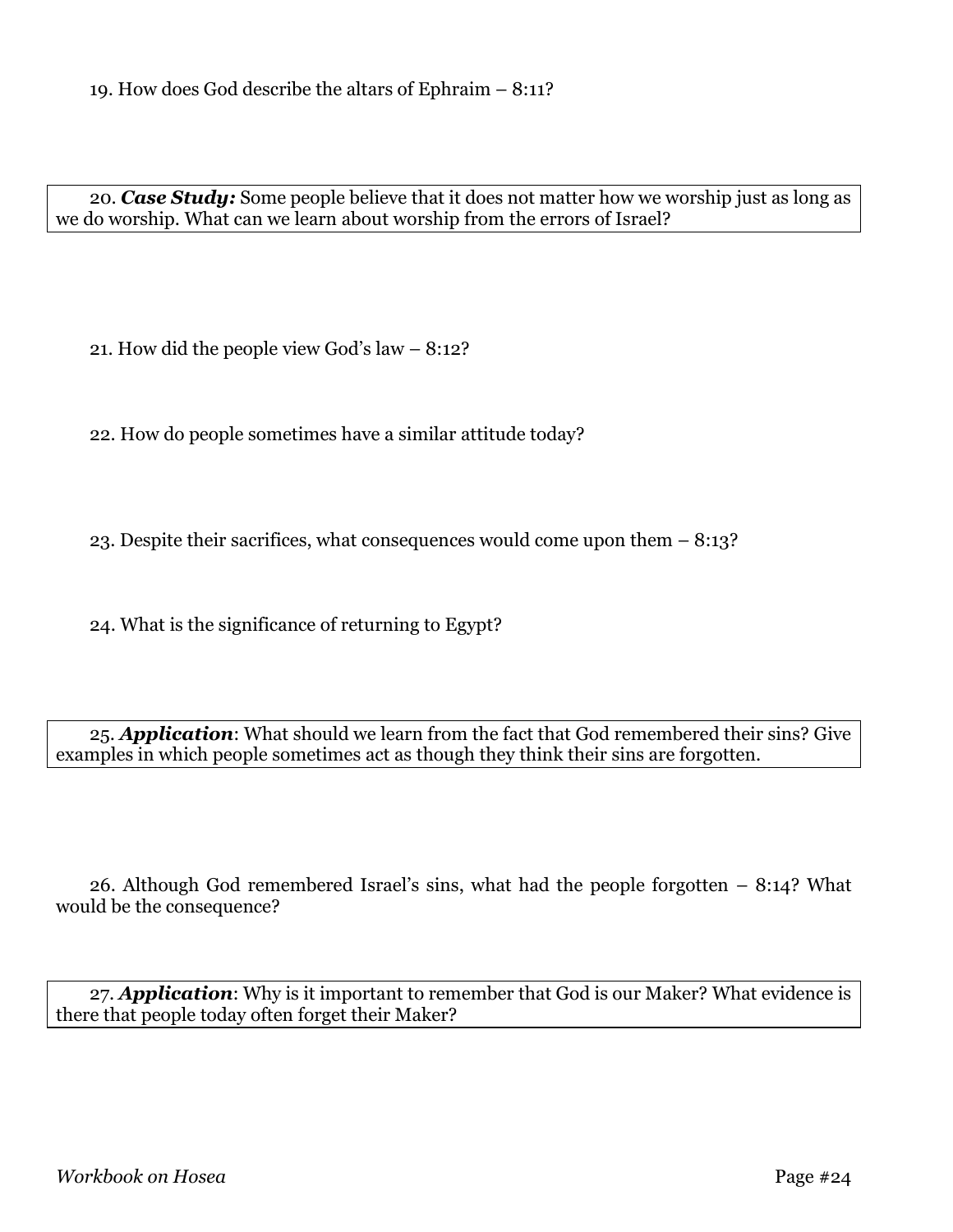Read Hosea 9, then answer the following questions.

1. What reason is given why Israel should not rejoice – 9:1? (Note: The reign of Jeroboam II was a time of general prosperity. Why was Hosea's warning especially needed?)

2. Explain the accusation that Israel had played the harlot and made love for hire. (Think: How does this relate to Hosea's relationship with Gomer?)

3. What consequence would the people suffer for their sins according to 9:2?

4. What punishment is described in 9:3? (Think: In what sense would people go to Egypt?)

5. What consequence would come upon them according to 9:4? What would their worship be like?

6. What times of worship would especially cause problems for them – 9:5? (Think: Why would their worship have these problems?)

7. Where would they be instead of being where they could worship – 9:6? Explain the reference to Egypt and Memphis.

8. What would happen to their valuables and possessions?

9. What lessons should the people learn when punishment came – 9:7? (Think: Would this refer to true prophets or false prophets?)

10. In what sense was Ephraim a watchman as in 9:8? How would you explain this difficult verse?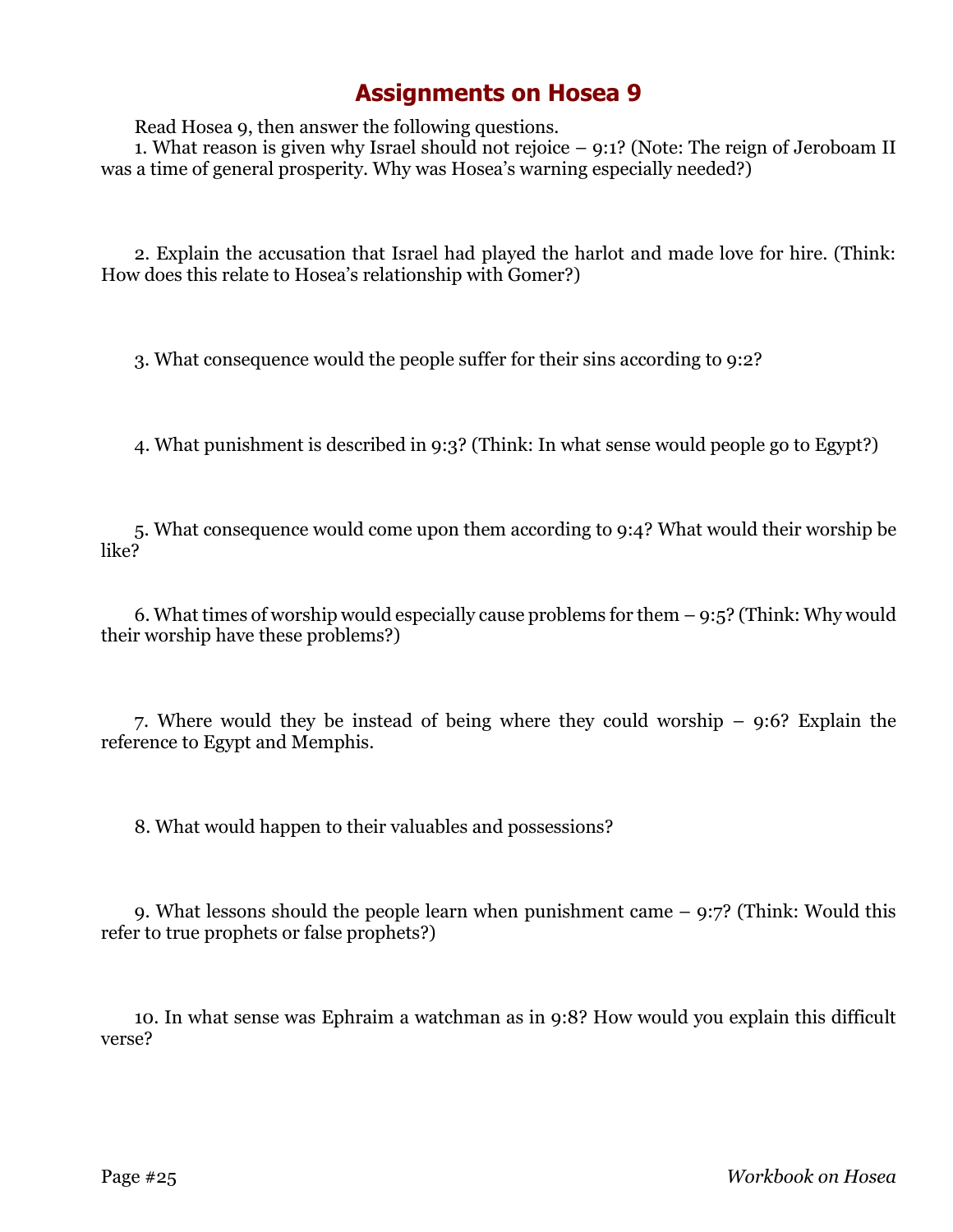11. *Special Assignment:* For what wickedness was the city of Gibeah known – 9:9? Give *b/c/v*. What should this teach Israel?

12. What was Israel like when God found them – 9:10?

13. What had happened at Baal Peor in the history of Israel? Give *b/c/v*. How did this illustrate the wickedness of Israel?

14. What consequence would come upon Ephraim according to 9:11,12? How did this contrast to God's promise to Abraham?

15. In what way was Ephraim like the city of Tyre – 9:13?

16. Yet what would happen to Israel – 9:13,14?

17. *Special Assignment:* What good things happened at Gilgal when Israel entered Canaan? Give *b/c/v*.

18. How is Gilgal pictured here in 9:15? How is this similar to Hosea and Gomer?

19. What happened Israel's root – 9:16? Explain the illustration.

20. How would God treat the nation according to 9:17? Why?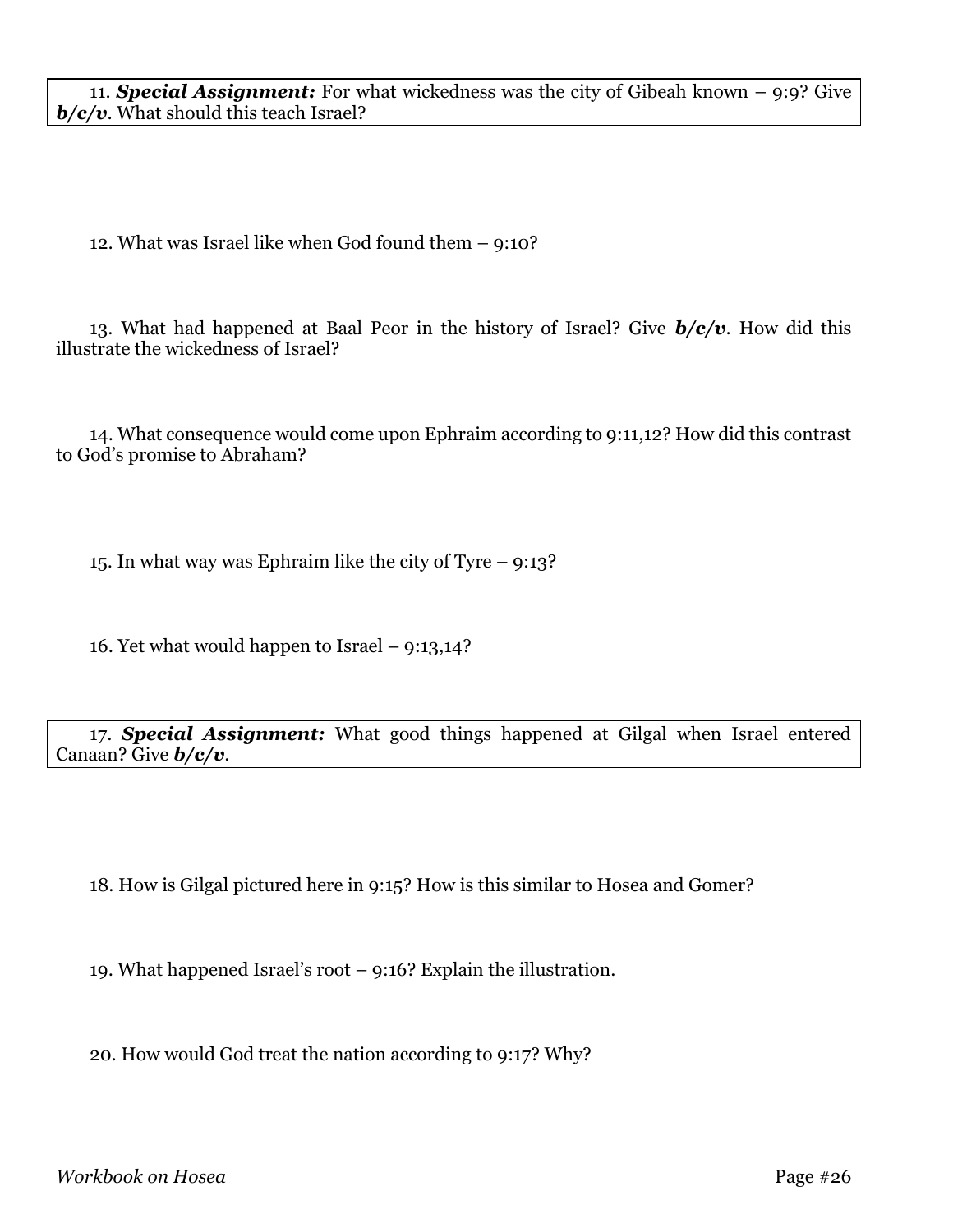Read Hosea 10, then answer the following questions. 1. What accusation did God make against Israel in 10:1?

2. *Special Assignment:* Explain the significance of multiplying their altars and embellishing their sacred pillars.

3. *Application*: The reign of Jeroboam II was a time of prosperity in Israel. In what ways has our society misused our prosperity sinfully rather than pleasing God?

4. What did God say He would do to their altars and pillars – 10:2?

5. *Application*: Explain ways in which people today may be divided in heart. Note other translations and see Matthew 6:24.

6. What would happen regarding Israel's king – 10:3?

7. What would be the cause? Explain.

8. Of what sin does God accuse Israel than 10:4? What would be the consequence?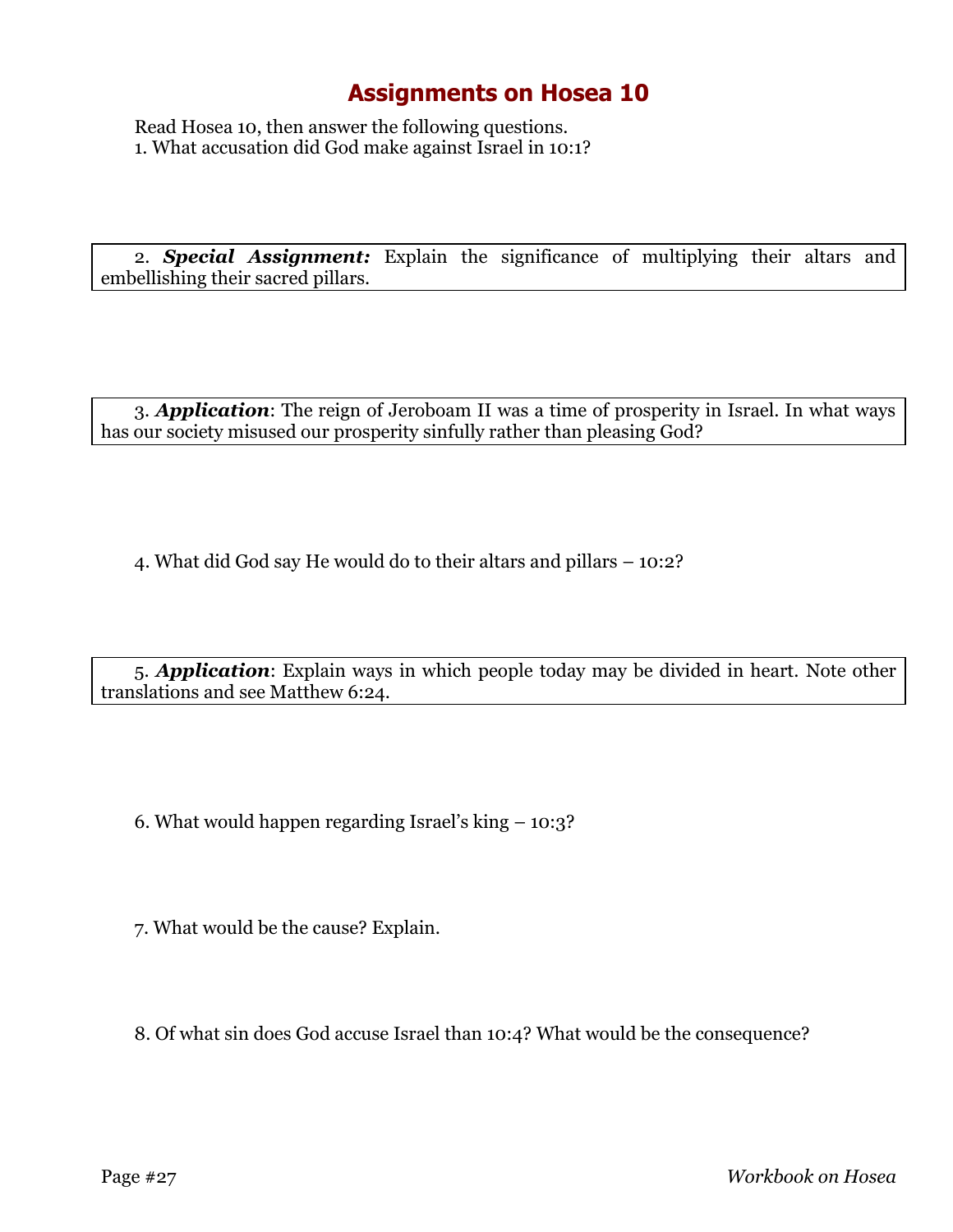9. List other *passages* about honoring our word and keeping our promises.

10. *Application*: List some ways that people today fail to honor their covenants.

11. What would happen to the golden calf of Israel according to 10:5,6? Where would the calf be taken – 10:6?

12. How would the people react?

13. *Special Assignment:* Beth-Aven means house of vanity or house of wickedness. Jareb means striver or warrior. Explain the application of these terms.

14. What would happen to the king of Samaria – 10:7? Explain the illustration.

15. What would happen to the high places – 10:8? How would the people react? (Think: What was the sin of Israel?)

16. What important battle happened at Gibeah – 10:9 (compare 9:9)? (Think: What application is the prophet making?)

17. What would God do because of the people's sins – 10:10? (Think: What were Israel's two transgressions?)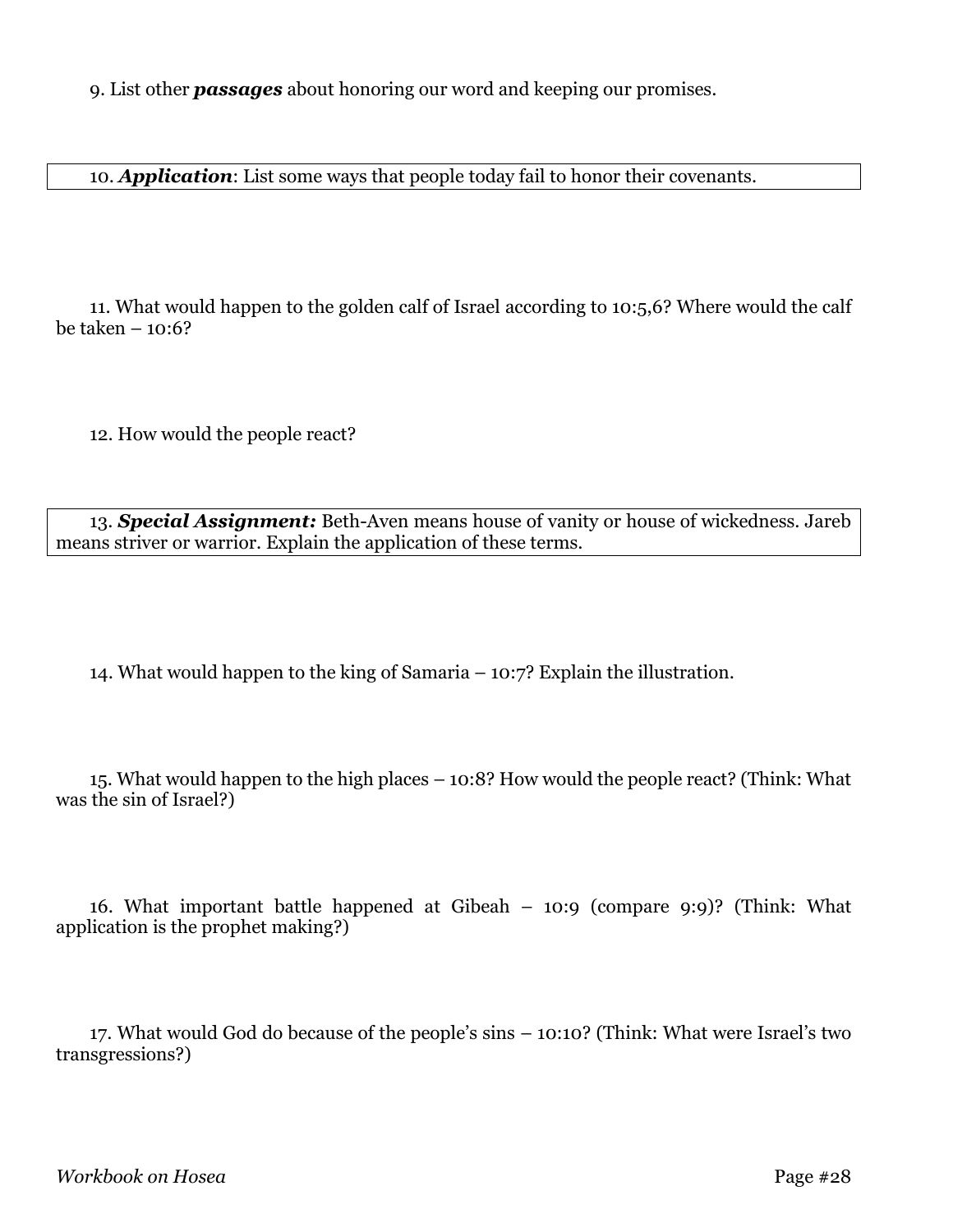19. *Special Assignment:* Threshing grain was relatively easy work for an animal. What is the lesson?

20. What does God command Israel to do in 10:12? What is fallow ground?

21. What accusation is made against them in 10:13? What was the consequence?

22. Explain the illustration of plowing, sowing, and reaping in 10:12,13.

23. What misplaced trust did the people commit?

24. *Application*: In what ways are people today sometimes similarly guilty of misplaced trust?

25. What consequence would come to the people because of their sins – 10:14? To what event is this compared? (Note: Shalman may be short for Shalmanezer, king of Assyria. We have no other record of the battle of Beth Arbel, but presumably the people of Israel knew.)

26. What would happen to the people and to their king as a result – 10:15?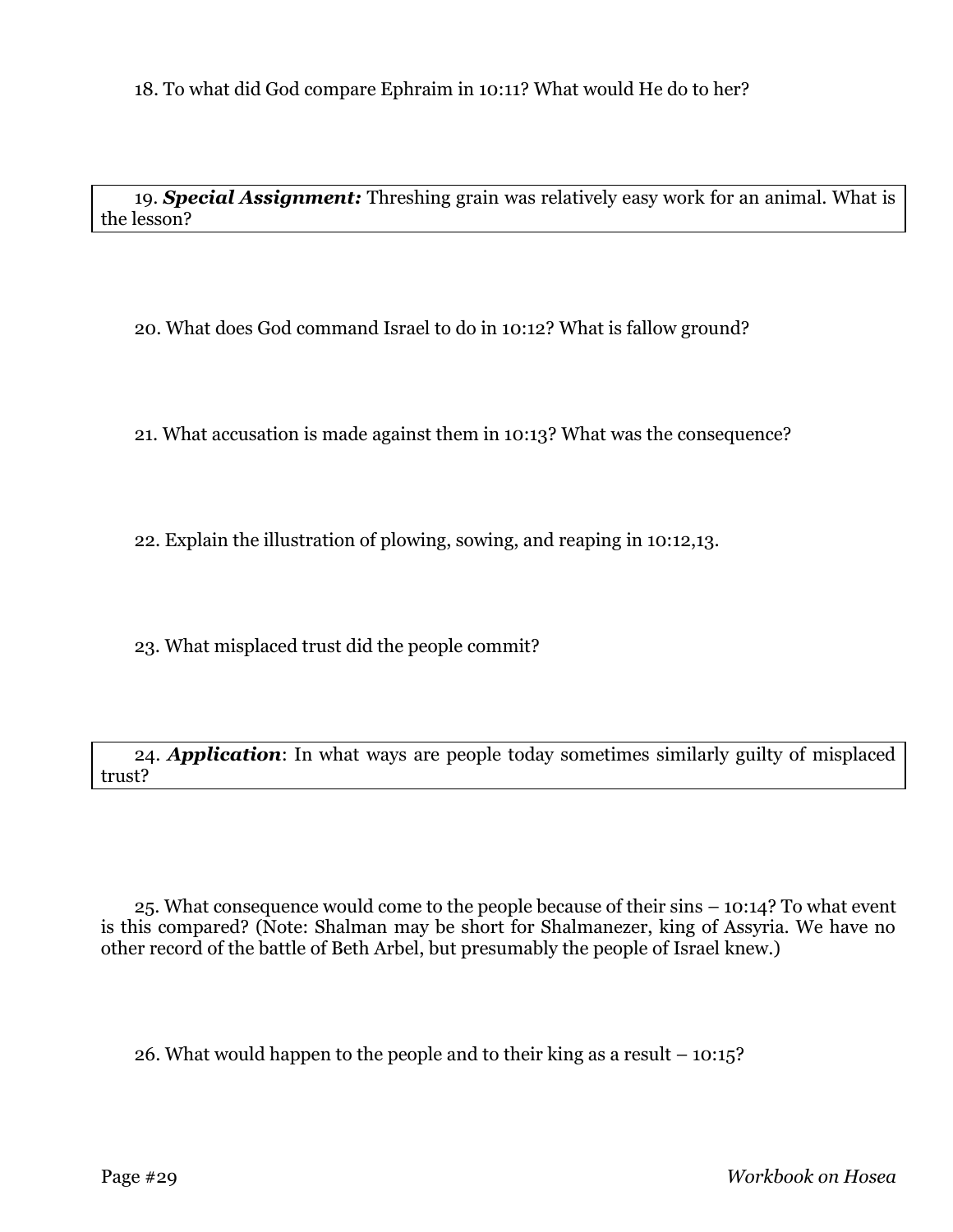Read Hosea 11, then answer the following questions. 1. What had God done when Israel was a child – 11:1? Explain when God did this.

2. *Special Assignment:* Where is this verse quoted in the New Testament and what application is made of it? In what way was Israel's sojourn in Egypt and then leaving Egypt similar to Jesus' sojourn in Egypt and leaving Egypt?

- 3. How had Israel acted despite God's care for them 11:2?
- 4. What else God done for Israel 11:3?

5. *Application*: According to this illustration, how was God's care for Israel similar to that of a father for his son? What should we learn about God's care for His people?

6. Explain the illustration of 11:4.

- 7. What punishment would come to Israel 11:5? What reason is given?
- 8. What would happen to Israel according to 11:6? What reason is given?

9. *Application*: Give examples in which people today sometimes err because of following their own counsel.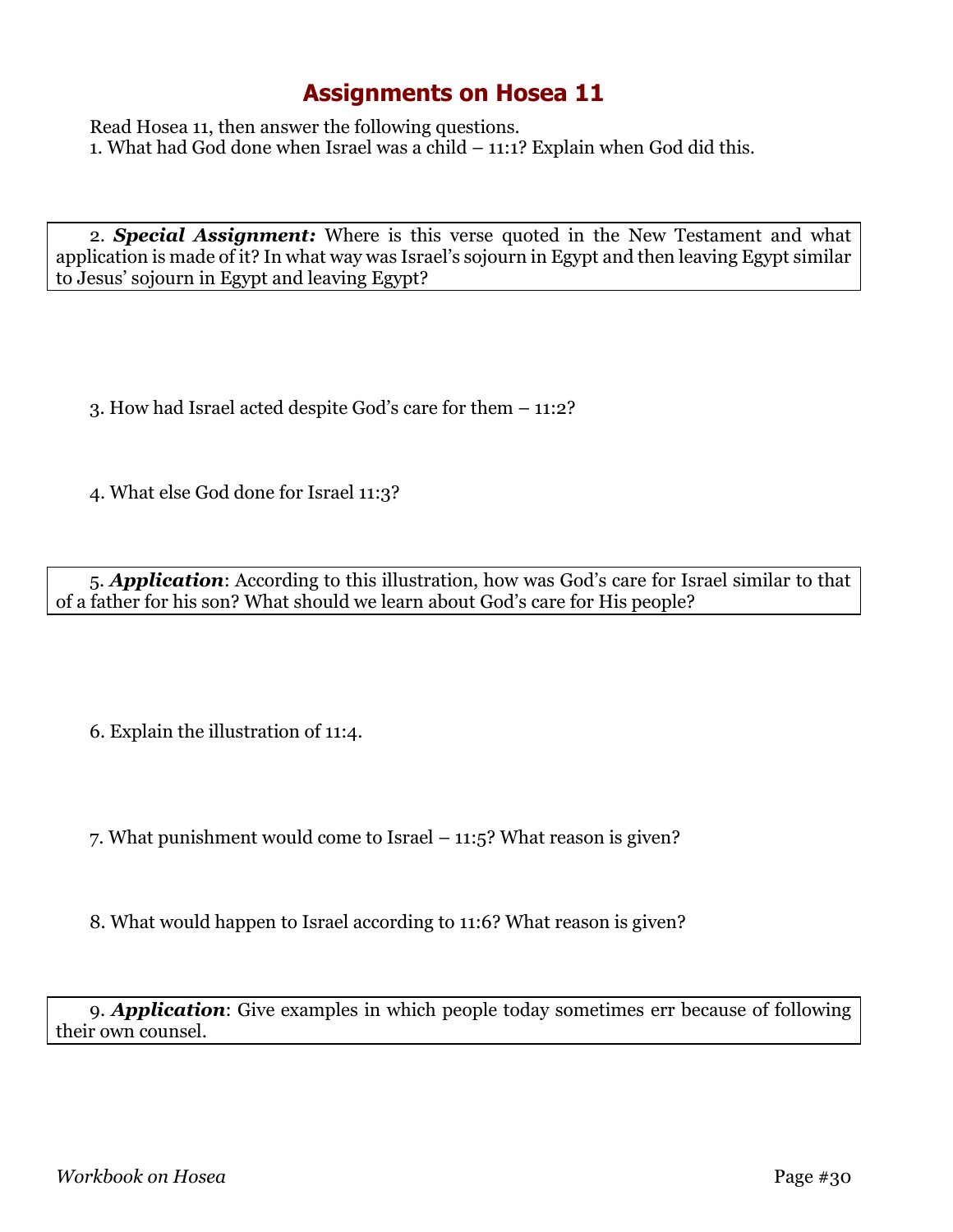10. How did the people treat God according to 11:7?

11. What attitude does God express toward Israel in 11:8?

12. Explain the reference to Admah and Zeboiim.

13. What attitude does God express in 11:9?

14. *Special Assignment:* What should we learn about God from these descriptions?

15. *Case Study:* Calvinism says God unconditionally chose before the world began certain people to be saved and others to be lost. What applications can be made from this context about God's attitude and man's free will?

16. What would God do, and what would be the result according to 11:10,11?

17. Explain the illustration used in these verses.

18. How had Israel (Ephraim) treated God according to 11:12?

19. *Special Assignment:* Summarize three reasons given in this chapter why Israel should have serve God faithfully.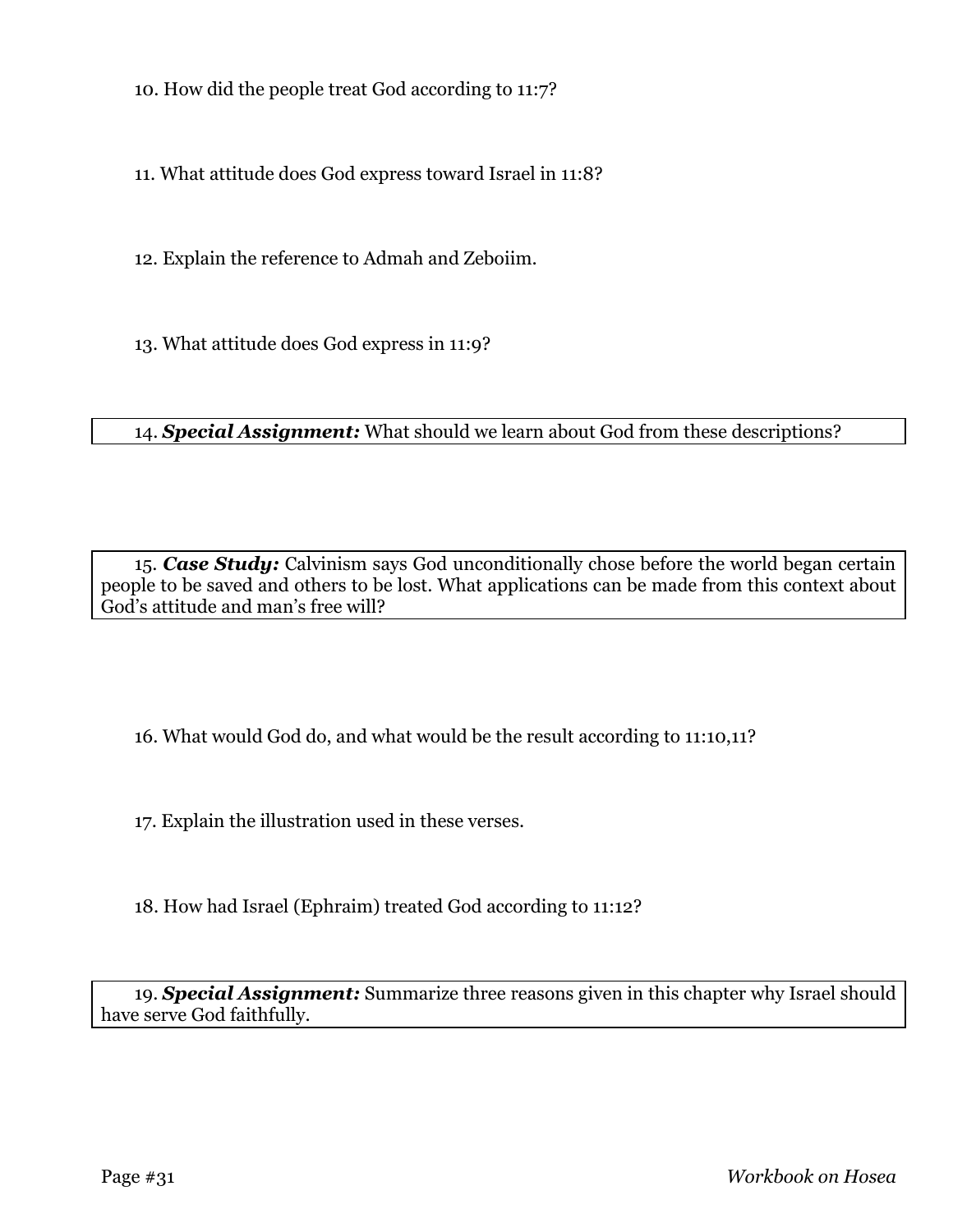Read Hosea 12, then answer the following questions. 1. Explain the significance of wind and its relationship to Ephraim in 12:1.

2. For what other reasons does God make accusation against Ephraim in 12:1? Explain what it says about Assyria and Egypt.

3. What is further stated about Judah in 12:2?

4. What did Jacob do according to 12:3?

5. List a passage to which this refers, and explain what Jacob did that demonstrated this characteristic.

6. What did Jacob do according to 12:4?

7. List the two events involving Jacob that occurred at Bethel. Give *b/c/v*.

8. *Special Assignment:* Explain what these events demonstrated about the character of Jacob. In what ways did the nations of Israel and Judah lack these characteristics?

9. What name does God emphasize in 12:5? What should Israel have done regarding this name?

10. What qualities did God require Israel to show in order to return to God – 12:6?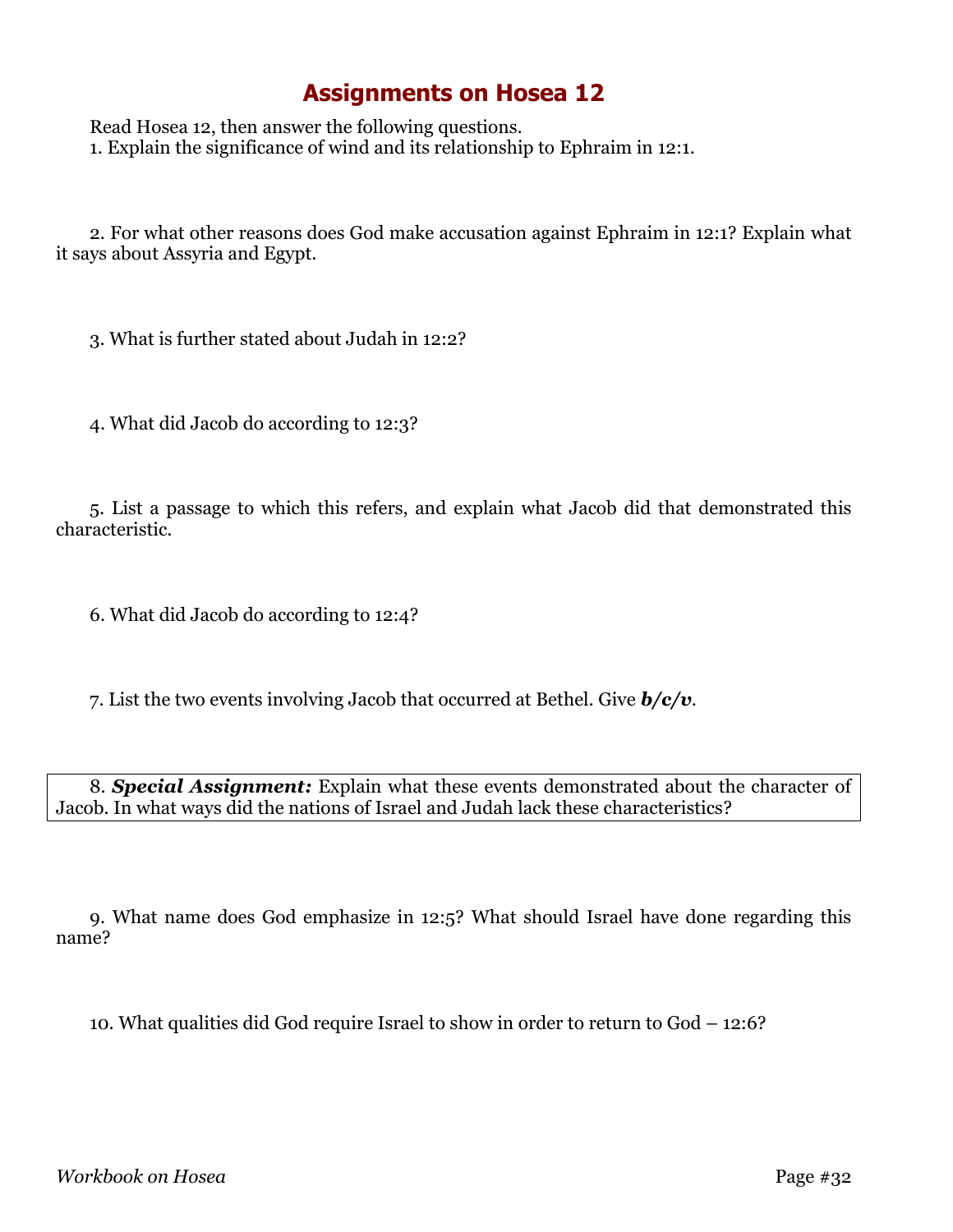11. Instead of being merciful and just, what had the people done – 12:7? (Think: Learn the meaning of the term "Canaanite" and explain the significance of Hosea's use of the term.)

12. List other *passages* about the use of deceitful scales. Explain God's accusation against Israel.

13. *Application*: Despite her deceitful methods, what did Israel do instead of repenting – 12:8? In what ways do people sometimes act similarly today?

14. Of what did God remind them in 12:9? Explain the reference to dwelling in tents and the appointed feast.

15. What had God done to try to help the people according to 12:10?

16. What methods did God say He had used to speak to the prophets? What can we learn from the fact that God says He uses symbols?

17. What did God say about their idolatrous altars in 12:11? Explain the significance. (Think: Where else has God used Gilead and Gilgal as symbols of places of evil?)

18. What had Jacob done in Syria – 12:12? Give Scripture reference.

19. What had God done for Israel when they were in Egypt – 12:13?

20. Instead of showing gratitude for their blessings, what had Ephraim done – 12:14? What would God do as a result?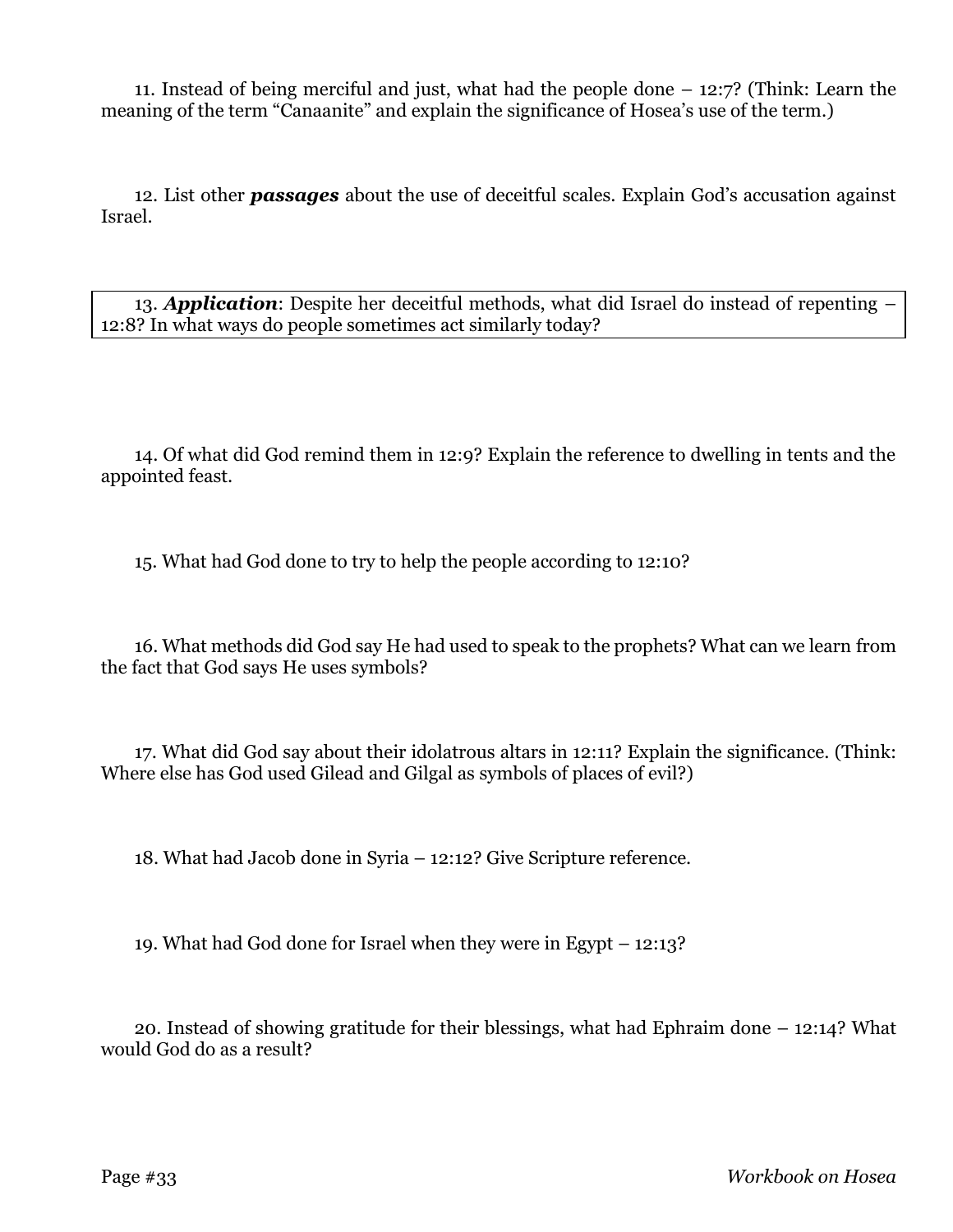Read Hosea 13, then answer the following questions. 1. How did Hosea describe Ephraim's previous status? What led to her decline – 13:1?

2. Instead of repenting, what did the people  $do - 13:2?$ 

3. *Special Assignment:* What is significant about the fact the idols were made by craftsmen? What does this tell us about their deity? (Think: Explain the meaning of kissing the calves.)

- 4. List four illustrations Hosea uses to describe the nation in 13:3.
- 5. What is the significance of these illustrations.
- 6. What should Israel have learned from events in Egypt 13:4? Explain.
- 7. Where else had God known them 13:5? Explain the significance of the drought.
- 8. What happened to the people when God had blessed them 13:6?

9. *Application*: Give examples that illustrate how people today can make the same mistake that Israel did.

10. So how will God treat the people now – 10:7? Explain the illustrations used.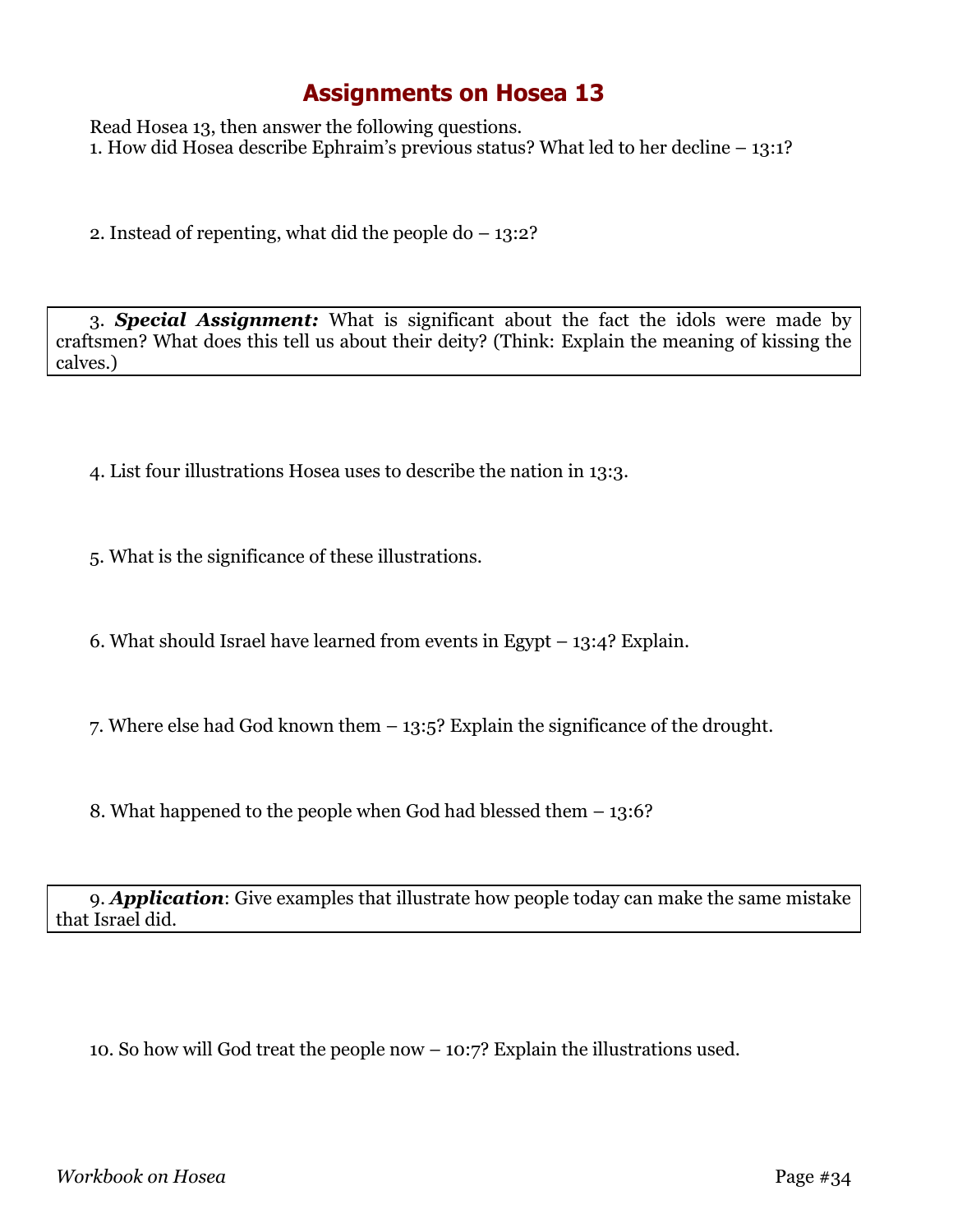11. What happened to Israel – 10:8? Who was the only One who could help them? (Think: Why would they not receive help?)

12. Who should have been king to Israel – 10:9? What challenges does God issue regarding their kings or princes?

13. How had Israel attained a king in the first place – 10:10? What had God said when the people wanted a king? Give *b/c/v*.

14. What had happened to the kings that Israel had? Give examples.

15. *Special Assignment:* Instead of benefiting Israel, what problems had kings caused? Explain.

16. What happened to Ephraim's iniquity or sin – 13:12? Explain the meaning.

17. How does God illustrate Israel's sorrows in 13:13?

18. Explain the problems caused by a child who stays where children are born (check other translations). How is this appropriate as an illustration of Israel?

19. Yet what offer does God make in 13:14? Where is this quoted in the New Testament? How would it be fulfilled?

20. Despite Israel's fruitfulness, what would happen – 13:15? Explain the illustration.

21. How is Israel's punishment described in 13:16?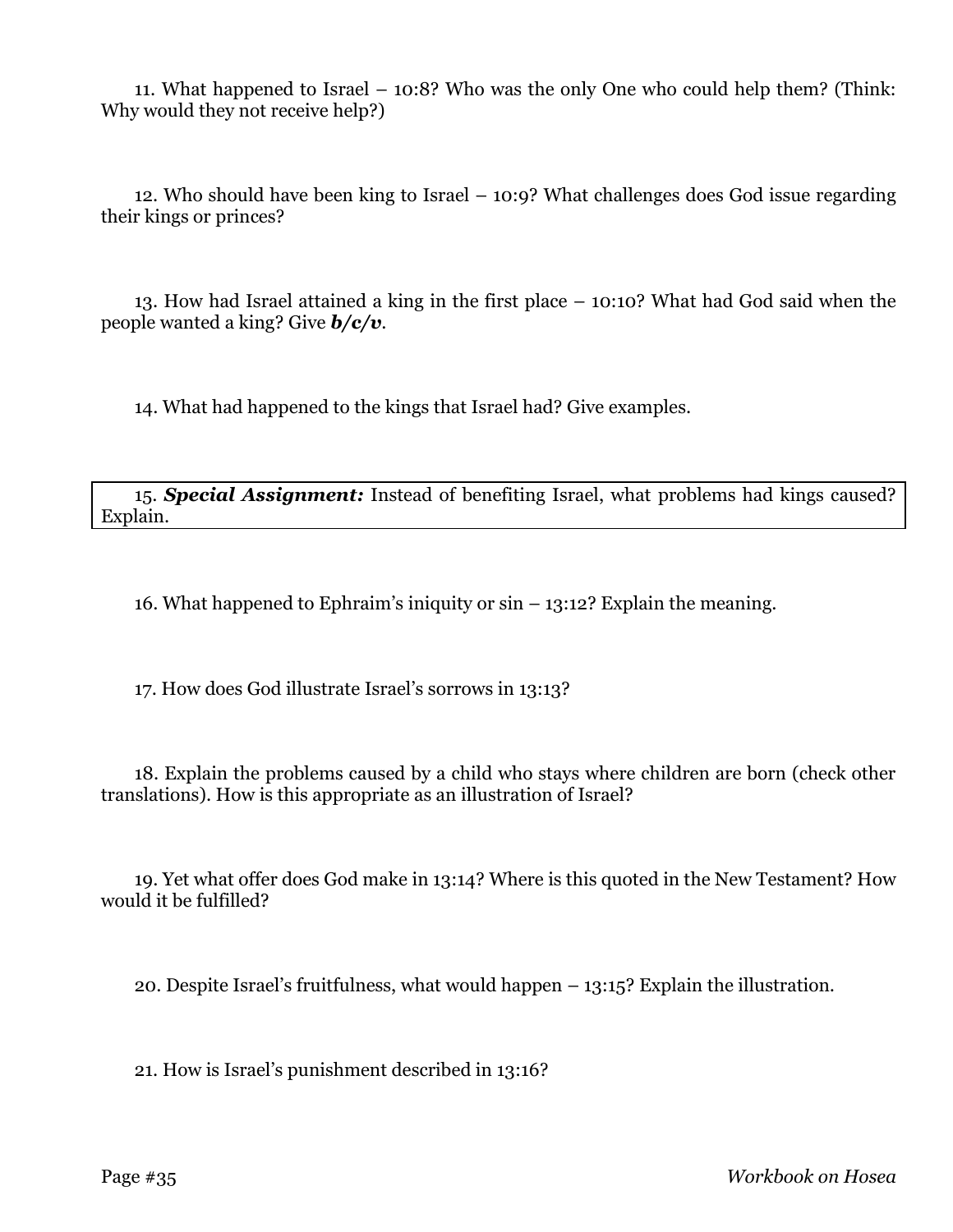Read Hosea 14, then answer the following questions. 1. What had caused Israel to stumble, and what did God call upon them to do  $-14:1?$ 

2. What should the people ask God to do, and what promise should they make – 14:2?

3. What change in allegiance should Israel make and what reason is given – 14:3?

4. What did God promise to do if Israel would repent – 14:4?

5. How did God illustrate the blessings that would result Israel – 14:5?

6. Explain the illustration of the tree in 14:6.

7. What is illustrated by those in the shadow of the tree, and how will they benefit – 14:7?

8. What should Ephraim conclude – 14:8? Explain the illustration of God's blessings.

9. What should the wise and prudent person understand and conclude – 14:9?

10. *Application*: What lessons should God's appeal to Israel teach us about repenting from our own sins?